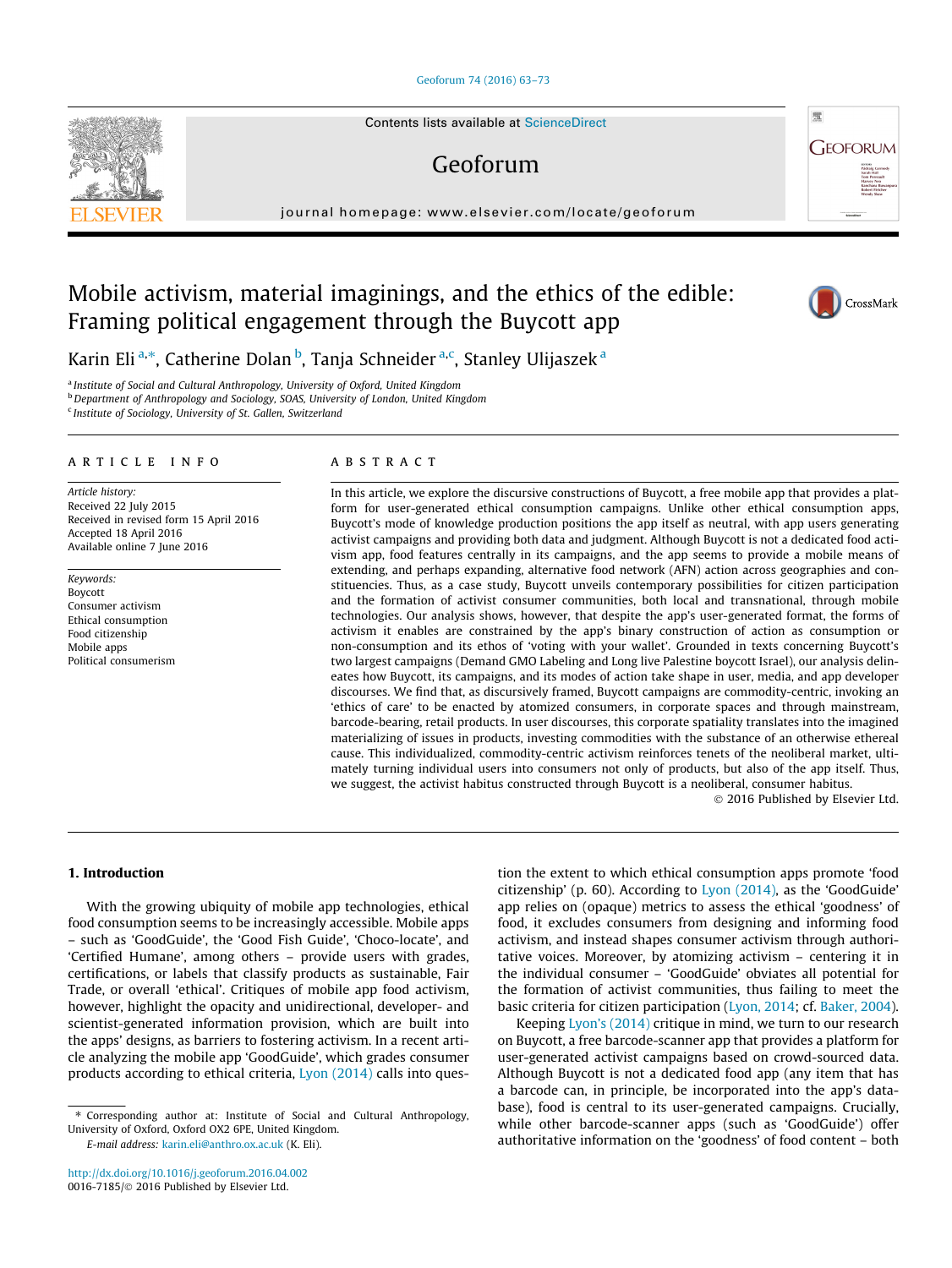nutritiously and ethically – Buycott engages in a different type of knowledge production, one that positions the app itself as a neutral platform, with app users generating activist campaigns, and providing both data and judgment.

The app's central feature is the corporate kinship chart, a visual rendering of ownership relationships between companies, to unveil 'parent companies' whose political values may be suspect. Users join campaigns, and, to reveal a product's kinship chart, scan product barcodes; Buycott then informs users whether the products they scan conflict with (or, alternatively, are endorsed by) any of the campaigns they joined. While company data are mainly provided by users who generate campaigns, Buycott users have the option of flagging 'incorrect data' via 'the ''Report Inaccuracies" button' on the mobile app [\(Buycott, 2015b](#page-9-0)).

The development of crowd-sourced corporate kinship charts not only enables Buycott's designated mode of consumer action, but also captures the ethos of Buycott's project. As described on the app's official website,

A buycott is the opposite of a boycott. Buycott helps you to organize your everyday consumer spending so that it reflects your principles. (...) When you use Buycott to scan a product, it will look up the product, determine what brand it belongs to, and figure out what company owns that brand (and who owns that company, ad infinitum). It will then cross-check the product owners against the companies and brands included in the campaigns you've joined, in order to tell you if the scanned product conflicts with one of your campaign commitments.

[\[Buycott, 2014a\]](#page-9-0)

In other words, Buycott focuses on: transparency – linking products with companies and parent companies; activism – interpreting products through the lens of boycott and buycott (advocacy for buying particular products); openness – facilitating campaigns that represent a wide spectrum of (sometimes conflicting) political and activist interests; and user-generated expertise – relying on users to build an accurate data-base and create boycott and buycott campaigns. While Buycott is designed to enable ethical consumption (or non-consumption) at the level of the individual consumer, the app is also marketed as fostering 'impact' and a 'thriving community' of users ([Buycott, 2015b\)](#page-9-0), such that the app's focus on campaigns reveals a framing of ethical consumption at the individual level as mediated through the collective definition and endorsement of a cause.

In this article, we examine how Buycott's premise is expressed in – and in turn, shaped by – its two largest campaigns (Demand GMO Labeling and Long live Palestine boycott Israel), by exploring the evolving consumer and media framings of the app. We then discuss what the Buycott case might reveal about the potential of ICTenabled food activism more broadly, asking: what discursive shapes does an ethical consumption app take when designed to enable – and indeed, promote – user-generated knowledge and causes?

## 1.1. Contextualizing mobile activism within wider alternative food network (AFN) contexts

As analyzed in the ethnographic literature, Alternative Food Networks (AFNs) act within particular temporal horizons and spatial settings. Analyses describe grassroots origins, years of community organizing, and evolving multilevel political visions, enacted in church group meetings, convivial meals, farmers' markets, and food swaps, among other small-scale social-political events. Thus, while encounters with food activism may now involve a single shopper and take place in a mainstream supermarket, as in the case of organic and Fair Trade labeling, such encounters stem from decades of AFN work. However, new information and communication technologies (ICTs), such as participatory apps, increasingly facilitate collective action with immediacy, and across geographic boundaries [\(Gil de Zúñiga et al., 2014; Kleine et al., 2012; Parigi](#page-9-0) [and Gong, 2014\)](#page-9-0). This may change the time horizons, spaces, and concepts underlying AFNs – both extant and emerging – as well as the consumer habitus they implicate.

In the realm of food, [Gabriel and Lang \(2015\)](#page-9-0) argue, ICTs hold the potential for blurring the definitional boundaries between consumers and producers, creating new types of 'consuming work' (p. 214), whereby acts of consumption expand to include not only the procuring of products, but also the generating and sharing of product-related data. In implicating data sharing as a central act of consumption, ICTs are thus positioned to alter food-related socialities, across both (seemingly) mundane and activist spaces ([Choi and Graham, 2014\)](#page-9-0). For AFNs, then, ICTs can be potentially transformative, mediating the networks' messages to broader audiences, and changing the ways in which these messages are communicated and activism is conceptualized [\(Lekakis, 2014\)](#page-9-0). However, as [Lekakis \(2014\)](#page-9-0) suggests in her article on ICT use in the Fair Trade movement, empirical analysis of the roles of ICTs in contemporary AFN work is necessary in order to ground these potentialities and examine the paths that ICT use takes in practice. In particular, analytic approaches to ICT-enabled food activism should move beyond data shared and messages mediated, to account for individual consumers' engagements with and interpretations of food-related discourses ([Barnes, 2014](#page-9-0)).

The analytic focus we advocate – one which centrally positions individual consumers' discursive engagements with an ICTenabled activist platform – reflects the status of food as a simultaneously mundane and meaningful substance. Food occupies a special category in the realm of citizen activism. Both a target and a means of action, food links to multiple layers of political meaning. Food activism, as experienced by social actors, has embodied and relational dimensions that shape both the activist target, and the people who enact it (see [Counihan and Siniscalchi, 2014](#page-9-0)). On the most visceral, and perhaps most evident, level, consumer activism targets food itself – as a material, ingestible substance, imbued with unseen nutrients, microbes, and toxins that become incorporated into the consumer's body. As [DuPuis \(2000\)](#page-9-0) writes in her analysis of the rise of organic milk production in the wake of consumer-driven anti-bovine growth hormone activism, consumer campaigns to unveil the hidden properties of food involve the ethos of 'not in my body' – a form of 'reflexive consumption' (p. 289) that directly links the materiality of food (in this case, cow milk) to bodily incorporation and the consumer's future health.

However, the sites of concern for food activists are not limited to consumers' bodies. For example, in its now corporate-friendly supermarket version, organic agriculture is framed as providing consumers with pesticide free, non-genetically modified, wholesome foods. Yet, campaigns for organic food implicate not only consumer health, but also agricultural production – including issues of sustainability and the viability of independent farming. At the grassroots level, organic foods are the visible products of broader campaigns that aim to challenge the corporatized, industrial agricultural market, bring small-scale farms to the foreground, make agents and processes of production visible, and foster new market relations between consumers and producers [\(Johnston et al., 2009](#page-9-0)).

Other campaigns also position food as a channel toward political ends. A prominent example is the Fair Trade movement. Broadly defined, the movement (which comprises several activist networks) is concerned with the economic wellbeing of farmers in the global South, encompassing issues of labour, environmental conditions, and commodity pricing. At the core of the movement's activities are a number of cash-crops, most prominently coffee, cocoa beans, and bananas (see [Lekakis, 2013](#page-9-0)). Here, food is framed explicitly as a medium for political economic change, and as the gateway to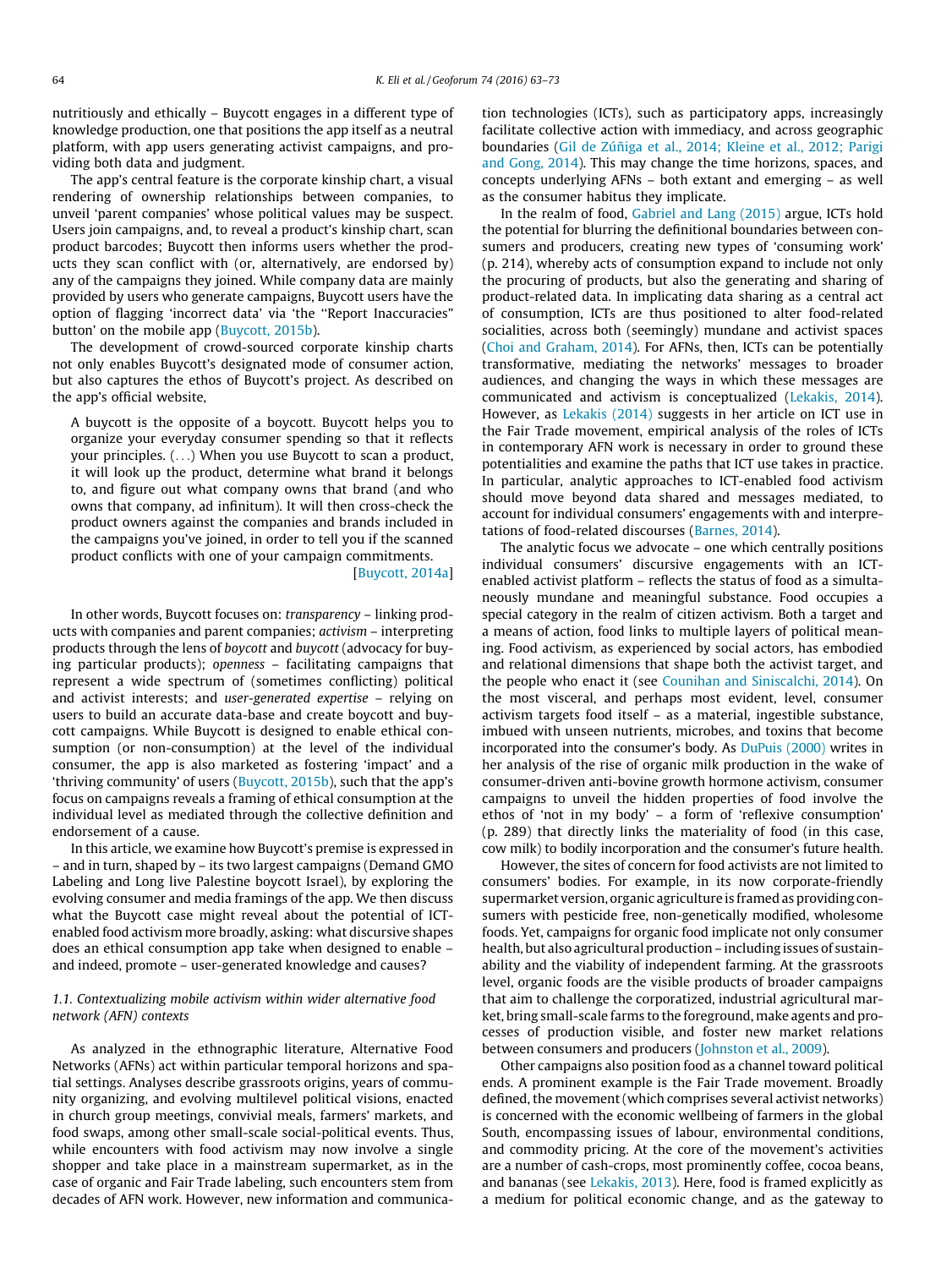re-envisioning international development. The consumer's body, then, becomes a main node in an alternative framework of trade ([Goodman, 2004; Low and Davenport, 2005](#page-9-0)), tracing 'moral geographies' from distant locations of production to the intimacies of one's own home and embodied being [\(Dolan, 2008: 308](#page-9-0)).

Food, moreover, is a semiotic tool [\(Appadurai, 1981](#page-9-0)); as such, it appears in political-economic activism even where it serves only a symbolic, rather than a mediating, function.Writing on the symbolic use of food in large-scale anti-government protests – for example, Egyptian citizens' wearing 'helmets made of baguettes' during the Arab Spring protests (in [Sutton et al., 2013: 346](#page-10-0)) – Sutton argues that '[t]he language of food... is a language that contextualizes, that situates, that moralizes, and thus that challenges the supposedly neutral, non-cultural language of neoliberal economics' (in [Sutton et al.,](#page-10-0) [2013: 346\)](#page-10-0). Similarly, in her autoethnographic account of the Occupy Wall Street movement, Dickinson (in [Sutton et al., 2013\)](#page-10-0) explores the workings of the movement's sprawling and highly visible kitchen, writing that '[f]ood, the way it was procured, processed, served and consumed, became a medium for communicating an alternate vision, both for the food system and for the city – one based on equality, solidarity and mutual aid' (p. 361); the kitchen, she argues, was 'a political spectacle' of public organization and mobilization (p. 364). In both examples, while food was not the target of intervention, it was used performatively to challenge an existing political-economic order.

Whether a target or a means, the use of food in activism implicates – and indeed, shapes – the habitus of those who consume it. The properties of food – ingestible substance and market commodity, sensory experience and symbolic meaning – intertwine in activist bodies. This habitus shaping has been illustrated in ethnographies of the Slow Food movement, which directly interlinks advocacy for locally, seasonally, and sustainably procured food with the appreciation of the social and sensory pleasures of eating. This gustatory appreciation, moreover, is processual – learned through 'taste education' [\(Pietrykowski, 2004: 312](#page-10-0)) and slowly incorporated into the Slow Food member's body with time and repeated practice, making a viscerally felt political consciousness [\(Pietrykowski, 2004;](#page-10-0) [Hayes-Conroy and Martin, 2010; Sassatelli and Davolio, 2010\)](#page-10-0). Along similarly ethnographic, if less explicitly sensory, lines, [Carfagna et al. \(2014\)](#page-9-0) argue that practitioners of 'ethical' or 'conscious' consumption develop (and display) – as the authors phrase it – an 'eco-habitus': a mode of embodied practice that aggregates multiple strands of 'conscious' consumption within the body. Like Slow Food's 'eco-gastronomy' [\(Sassatelli and Davolio, 2010: 214\)](#page-10-0), and the food hacking movement's 'political gastronomes' (Savarin, cited in [Kera et al., 2015: 49\)](#page-9-0), the 'eco-habitus' described by [Carfagna et al. \(2014\)](#page-9-0) is concerned with the materiality and the literal incorporation of politics. And, like the Slow Food habitus, this 'eco-habitus' is imbued with high cultural (if not necessarily economic) capital – or, to use [Bourdieu's \(1984\)](#page-9-0) phrase, distinction – denoting the practitioners' belonging to a collective ethics of consumption. While [Carfagna et al. \(2014\)](#page-9-0) note that 'ethical' consumers are critical of consumerism, the 'eco-habitus' these consumers display is constructed through the procurement, production, and exchange of value-laden goods. Through partaking in an 'identity project' ([Carfagna et al., 2014: 160](#page-9-0)) wherein counter-consumerist actions, such as 'food swapping' (p. 170), interweave with marketcentric actions, such as 'conscious' shopping (or '"voting with one's dollar"' [p. 173]), 'ethical' consumers develop their 'eco-habitus' in continuous dialogue with the market. The 'eco-habitus', then, is imbued with what [Hilgers \(2013: 82\)](#page-9-0) describes as 'neoliberal dispositions': orientations that inform embodied being-in-the-world, shaping agency and possibilities for action through the logics of capital – even when actors express resistance to the market.

In this paper, we explore the activist habitus constructed through the Buycott app. Building on notions of 'conscious' consumption as the embodied cultivation of an 'eco-habitus' [\(Carfagna et al.,](#page-9-0) [2014](#page-9-0)), our analysis examines the activist habitus that is defined and constructed when an ICT platform mediates the targets, processes, and actions of 'ethical' consumption, introducing practices like data sharing and product scanning into the embodied repertoire of 'ethical' consuming subjects. At the heart of our inquiry are the user, media, and developer discourses generated through and about the Buycott app. These discourses provide a lens through which we examine framings, reframings, and negotiations of the app and its campaigns. In analyzing these discourses, we delineate imaginings of ethical consumption, modes of ICT-based consumer action, and activist dispositions as they emerge within Buycott's sociotechnical network, implicating a particular habitus.

### 2. The study

Our study is part of a growing, cross-disciplinary corpus of qualitative digital research in anthropology [\(Miller and Horst, 2012\)](#page-9-0), sociology ([Lupton, 2014\)](#page-9-0), and geography [\(Ash et al., 2015\)](#page-9-0). Conceptually, we embed our study in anthropological definitions of digital devices as material culture, with users' digital engagements configured as expressions that reveal shared values and forms of sociality [\(Miller and Horst, 2012\)](#page-9-0). We also draw on geographical conceptualizations of the digital as mediating subjective and inter-subjective mappings of experiential and relational space in everyday life ([Ash et al., 2015\)](#page-9-0). Methodologically, we approach our data from a digital anthropology perspective that frames virtual discourses as culturally significant utterances, implicating modes of understanding and affect, with the anthropologist acting as a participant-observer, rather than directly eliciting user discourses ([Boellstorff, 2012](#page-9-0)). We also draw on recent qualitative studies in media and communications [\(Reilly and Trevisan, 2015\)](#page-10-0) and public health ([Farrell et al., 2015\)](#page-9-0) that suggest that online discursive spaces, such as social media and newspaper comment sections, provide fruitful domains in which to examine popular affective engagement with politically valent issues. In analyzing Buycott's discursive shaping through online texts, we are mindful of critiques that call for a virtual ethnography that transcends the online/offline divide and integrates the analysis of online engagements with 'real world' interviews and observations ([Hine,](#page-9-0) [2008; Sade-Beck, 2004\)](#page-9-0). While we do not frame our study as ethnographic, we accept the cautious interpretative stance urged by [Hine \(2008\),](#page-9-0) and acknowledge that, in relying on online discourses, we do not have access to the particular spatiotemporal, material, or embodied contexts that framed each user's, journalist's, or the app developer's discursive expressions.

This paper examines consumer and media framings of Buycott's two largest campaigns: Demand GMO Labeling and Long live Palestine boycott Israel. At the time of writing, each of the two campaigns had more than 400,000 subscribers. Buycott enables activism through a fairly systematic process of 'networked action' (cf. [Bennett and Segerberg, 2012: 743](#page-9-0)) that seeks to draw together consumers, technology, and information through campaigns. To generate or join activist campaigns, users first register with Buycott – either on the Buycott website or through the mobile app itself – using their email, Twitter, or Facebook account. Once registered, app users can generate campaigns through the Buycott website's 'Start a Campaign' page, where users are taken through a stepwise process. First, users are asked to choose a 'campaign category' from a dropdown menu (including options such as 'food', 'health', and 'human rights') and provide a 'campaign title' of 50 characters or fewer. Then, users are taken to a follow-on page where they are asked to provide a 'campaign image' and a 'campaign description' of '1 or 2 paragraphs', list the companies the campaign 'targets' for boycott or buycott, and provide an explanation for the targeting of each company, including a 'source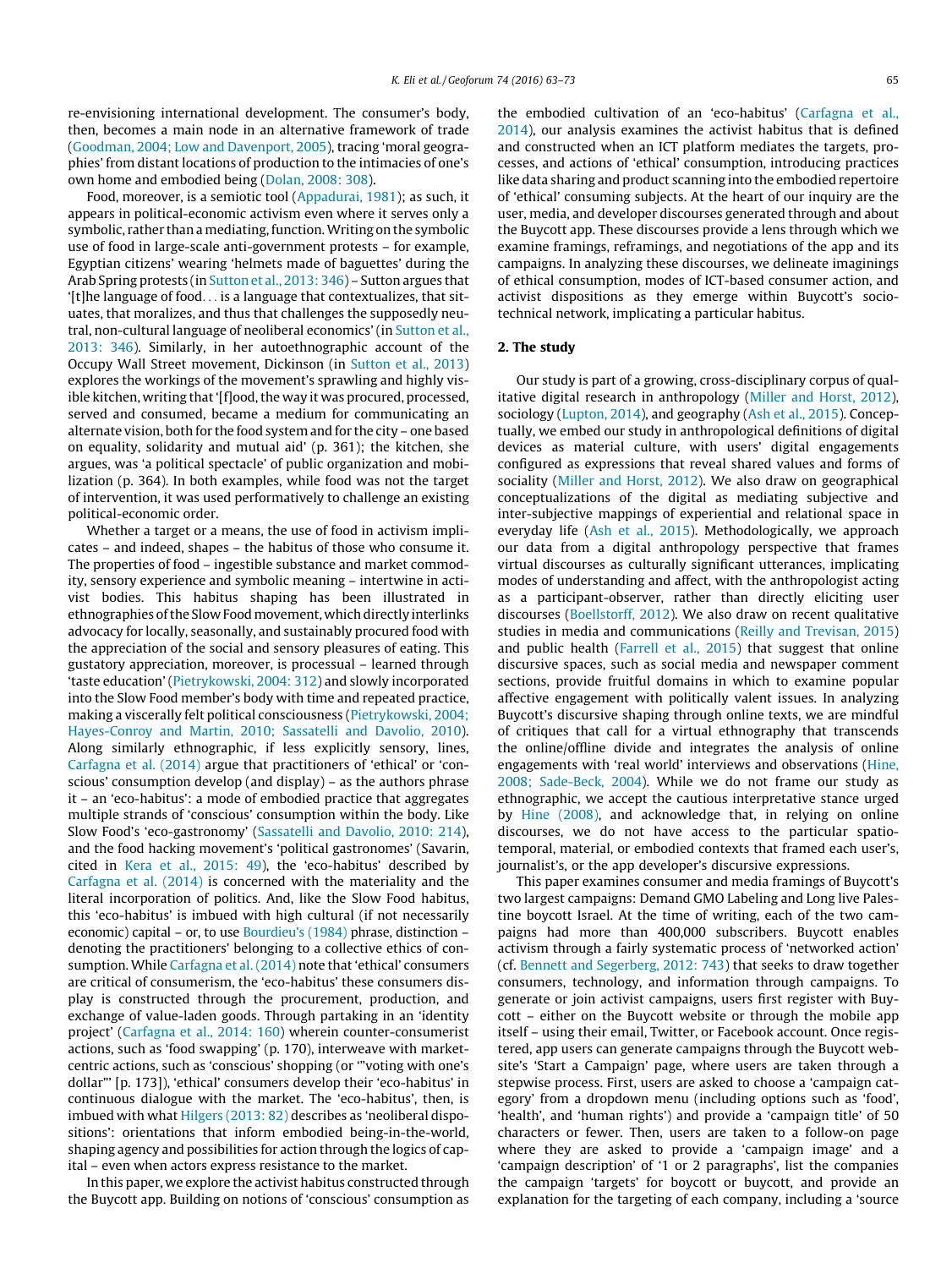URL' as evidence [\(Buycott, 2015a](#page-9-0)). A new feature, debuted within a recent update (released 8 December 2015), is the tab 'Actions', where, as part of generating a campaign, users are asked to phrase pithy messages – of support or avoidance – that campaign subscribers can send to the companies the campaign targets, via social media ([O'Donovan, 2015,](#page-10-0) December 8).

In exploring these campaigns, we employ text-based, thematic discourse analysis of news media articles, user- and developergenerated Twitter and Facebook posts, texts on the official Buycott website, and user reviews on iTunes published about these campaigns and about the Buycott app itself in relation to these campaigns. Specifically, the analysis focuses on the following questions:

- 1. How do the news media frame Buycott?
- 2. How do consumers frame their use of Buycott?
- 3. What identities does the official Buycott 'voice' construct and assert for the app?

We examine media, user, and official Buycott discourses in tandem, because Buycott was, and continues to be, discursively constituted through a dynamic interaction of all three. Media discourses have been central to the framing of Buycott since the app's debut, and cannot be separated from the ways in which app users have interpreted and framed the app in their reviews and social media posts. Likewise, user campaign trends have shaped media coverage and (re)framings of Buycott. And, in a similar vein, the discursive framings constructed by Buycott's developer have developed in continuous dialogue with media and user discourses, with multi-directional influence. Our inclusion of media, user, and developer discourses parallels the approach taken by [Barnes \(2014\)](#page-9-0) in her analysis of discourses surrounding Jamie Oliver and the series Save with Jamie. [Barnes \(2014\)](#page-9-0) argues that multiple discursive platforms – including the news media and social media – open 'moments of possibility' for audience acceptance of or resistance to politicized framings of food and eating, as mediated by celebrity chefs. Thus, when examining how audiences (or users) imagine and employ mediated framings of food, it is important to consider user discourses as they appear on social media platforms, alongside the news media discourses that highlight (and indeed, sensationalize) particular framings and thereby direct user engagement toward specific 'moments of possibility'. As our analysis is concerned with the possibilities for consumer action enabled by Buycott, the 'moments of possibility' that emerge and intersect in user, developer, and news media discourses reveal the activist habitus constructed through the app.

Our research focus on Buycott's two largest campaigns grew out of extended engagement with the app. We began to study Buycott as part of a larger project, which was designed to include three case studies, each exploring a different ICT-enabled platform for consumer-based food activism. We selected Buycott as our mobile app case study in late 2013, following media coverage about the app earlier that year, as well as our own participatory exploration of the app (see [Schneider, 2013, August 20\)](#page-10-0). At the time, Buycott's public profile was dominated by its Demand GMO Labeling and Boycott Koch Industries campaigns. Initially, we set out to examine how consumers understand the role of Buycott in their everyday decision making about food. As the project proceeded, and we found that consumers employed divergent framings of and expectations from the app, our focus shifted slightly, and we began to delineate how consumers discursively positioned knowledge, responsibility, ethics, and politics vis-à-vis the app. At the Oxford Food Governance Group research workshop, which took place in Oxford, UK, on 22 May 2014, we presented on these diverging discourses, concluding with the finding that the app's project of knowledge production and civic participation was called into question by many of the users who reviewed it – because of incompleteness or inaccuracy of data, and the political leaning of the app's most prominent campaigns. In Buycott's project, we provisionally concluded then, many users still saw themselves as information recipients, rather than active participants.

Two months had passed since the workshop, and new user discourses began to dominate Buycott. With the war between Israel and Gaza in the summer of 2014, a hitherto obscure Buycott campaign, Long live Palestine boycott Israel, $1$  began trending. As we followed the campaign's growth, it became apparent that the processes Buycott was undergoing could not be captured by user ambivalence alone; Buycott's emergent story was one of dynamic co-constitution, involving the triad of the news media, citizen-consumers, and the ICT platform. We then turned our focus to collecting data on Buycott's two largest campaigns – Demand GMO Labeling and Long live Palestine. We selected these campaigns because they shaped and defined Buycott, having generated most of the discourse surrounding the app in 2013 and 2014 in the news media, social media, and user reviews, while revealing the forms of consumer mobilization it enabled.

Our data collection process was three-pronged. To analyze the changing media framings of the app, we collected all online news media texts published about Buycott from April 2013 to August 2014 (using the Lexis UK database and Google News). To analyze consumers' framings of their use of Buycott, we extracted usergenerated posts from the official Buycott Facebook page ([https://](https://www.facebook.com/buycottapp/) [www.facebook.com/buycottapp/\)](https://www.facebook.com/buycottapp/), as well as iTunes App Store user reviews in which users described the app, why they downloaded it, or how they used it. Mindful of the diverging salience of the two campaigns across geopolitical lines, we extracted data from US and UK iTunes; the Demand GMO Labeling campaign was more salient in the former, and the Long live Palestine boycott Israel campaign was more salient in the latter. Finally, to analyze the app developer's own engagement with these framings, we extracted descriptive texts about the app from Buycott's official website, as well as posts from the app's official Facebook and Twitter ([https://](https://twitter.com/buycottapp) [twitter.com/buycottapp\)](https://twitter.com/buycottapp) accounts in which the developer constructed, or responded to, the app's framing.<sup>2</sup> In the analysis that

 $1$  The campaign's title has been modified recently to ['Long live Palestine, boycott](#page-9-0) [Israel' \(2016\).](#page-9-0)

 $2$  A total of 27 news media articles published between May 2013 and October 2014 were collected. In this paper, we quote from those media articles that represented milestones in the discursive framing of Buycott (e.g. the Forbes articles of May 2013 and August 2014). The articles cited in this paper represent the full range of framings of Buycott in online news media. On the official Buycott Facebook page, we reviewed public visitor posts published from 26 April 2013 to 26 March 2014 (n = 80) and from 17 July to 28 August 2014 ( $n = 73$ ), and official Buycott posts published from 9 May 2013 to 8 August 2014 ( $n = 15$ ), along with their associated comments. We collected Buycott user reviews from the US iTunes App Store, published from 3 April 2013 to 29 March 2014 (n = 1,323), and Buycott user reviews from the UK iTunes App Store, published from 13 July to 31 August 2014 (n = 260); we also read through later user reviews in the App Store to identify additional relevant reviews. An app analytics platform (App Annie [\[https://www.appannie.com/\]](https://www.appannie.com/)) showed that, in total, 1,330 reviews were published in the US iTunes App Store and 271 reviews were published in the UK iTunes App Store in the dates indicated; as these totals include reviews which have likely been deleted by users, our analysis is based on the reviews we collected directly from the App Store. The user posts and reviews selected for analysis in this paper were those that directly addressed either the Demand GMO Labeling campaign or the Long live Palestine boycott Israel campaign; the posts and reviews quoted were available online when the first draft of this manuscript was completed (23 February 2015). For the purposes of the analysis, we excluded posts and reviews that concerned app functionality or other campaigns, as well as posts and reviews that included very brief expressions of support or lack of support for the app and/or its campaigns (e.g. 'Great app', 'Thanks, Buycott!'); a few posts and reviews focused on counter-uses of the app (e.g. signing onto the Long live Palestine boycott Israel campaign to buycott, rather than boycott, Israeli products), and were also excluded from the analysis. We reviewed tweets, retweets, and replies (n = 420) on the official Buycott page from its inception on 21 January 2013 to 26 August 2014. We also examined all official Buycott website pages, including the home page, the about page, the FAQ page, the campaigns page (with a list of trending campaigns), and the dedicated pages of the Demand GMO Labeling campaign and the Long live Palestine boycott Israel campaign.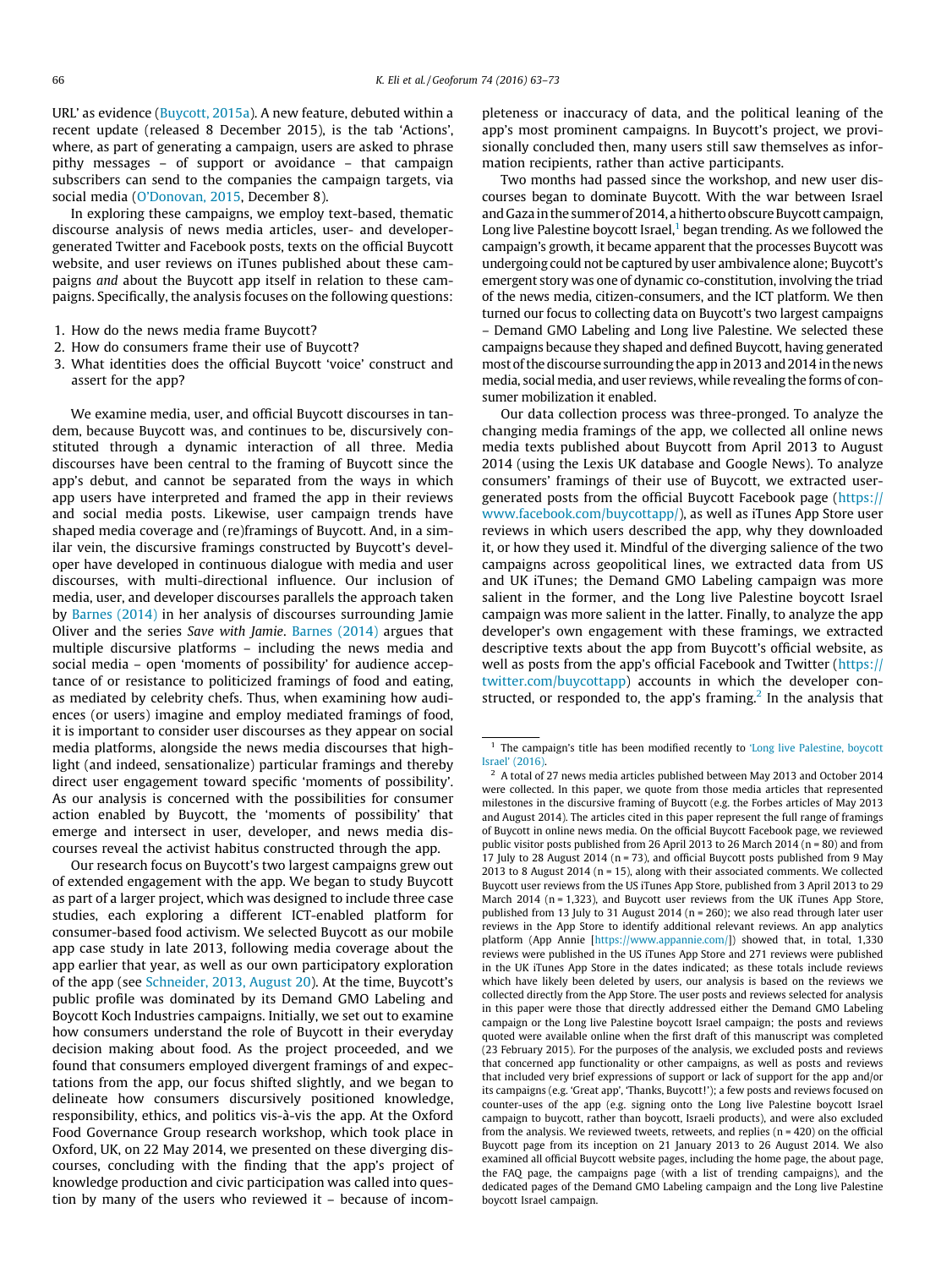follows, we present selected quotes from these news media, developer, and user-generated texts; the quotes are presented verbatim, including the orthographic and grammatical errors that appear in the original texts.

Our study focuses on the discourses generated about and through the Buycott app, and not on consumers' use of the app in everyday decision-making. $3$  With regard to app use, we acknowledge the gaps between what we can and cannot know. The data accessible to us are the numbers of campaign subscribers, and user posts on social media and review sites; we do not know, however, the demographic profiles of campaign subscribers, why they join certain campaigns, and how they engage with the app – if at all. We recognize, therefore, that subscription to and posts about particular campaigns do not necessarily translate into (predictable modes of) action. Thus, our interpretative lens focuses on the discursive shaping of the app as an activist instrument, rather than on its role in actualizing consumer mobilization, and we acknowledge that it is still unclear how discursive constructions of political participation play out in consumers' affective, imaginative, and socially-informed everyday uses of Buycott.

#### 3. The birth of Buycott

Buycott was first released on 11 January 2013. Its news media birth happened four months later, with a Forbes article that produced the Buycott 'origin myth' and introduced app developer Ivan Pardo. Titled, 'New app lets you boycott Koch Brothers, Monsanto and more by scanning your shopping cart' ([O'Connor, 2013, May](#page-9-0) [14](#page-9-0)), the Forbes article inaugurated Buycott as a socially aware, politically progressive, anti-GMO app, that allows users to 'trace [a product's] ownership all the way to its top corporate parent company, including conglomerates like Koch Industries'. Buycott, the article emphasized, was a 'principles' oriented app:

you can join user-created campaigns to boycott business practices that violate your principles rather than single companies. One of these campaigns, Demand GMO Labeling, will scan your box of cereal and tell you if it was made by one of the 36 corporations that donated more than \$150,000 to oppose the mandatory labeling of genetically modified food.

#### [[O'Connor, 2013, May 14\]](#page-9-0)

Highlighting Buycott's anti-GMO, anti-conservative corporation campaigns, the Forbes article was quickly reproduced the next day on Huffington Post, with the title, 'New app Buycott lets users protest Koch Brothers, Monsanto and more' ([O'Connor, 2013, May 15\)](#page-9-0) – notably replacing the word 'boycott' with the more politically direct 'protest'. The same day, an article titled 'Ethical app gives users the choice to "Buycott"' [\(O'Mahony, 2013, May 15](#page-10-0)) appeared in the Daily Telegraph. Unlike its US counterparts, the Telegraph article made no mention of GMO – which is of less relevance to UK consumers due to EU GMO labeling regulations – but highlighted the app's politically progressive origins:

The inspiration for the app was as a tool to monitor products directly or indirectly associated with billionaire conservatives Charles and David Koch, brothers who control the second largest privately owned company in the US, Koch Industries.

[\[O'Mahony, 2013, May 15\]](#page-10-0)

Three days later, on 18 May 2013, Buycott was selected by the US television network ABC as its ABC News 'App of the week' ([Godfrey, 2013, May 18](#page-9-0)). The app, as the ABC News article explained, allows consumers to 'manage where their money goes by allowing them to scan products, learn about what brands and companies own those products, and determine if those companies align with the causes a user wishes to support or boycott'. This neutral description was given a more political angle through the example of shopping for tomatoes:

Chances are you like to know what's in the food you eat and where the money you pay to buy that food goes. For instance, those tomatoes from the grocery store may come from a manufacturer that supports genetically modified foods, and you may not want any part of that.

### [[Godfrey, 2013, May 18\]](#page-9-0)

The ABC News article avoided all mention of Koch Industries or conservative causes, and Buycott, again, emerged as centrally concerned with GMO foods. As with the Forbes and Huffington Post articles, a link to the ABC News article was prominently featured on the official Buycott app website ([Buycott, 2014a\)](#page-9-0).

It is perhaps not surprising that Buycott's Demand GMO Labeling campaign rose to prominence immediately after these articles were published. Indeed, for over a year, it was Buycott's leading campaign. Subscriptions to the campaign steeply increased from 13 May 2013 (7,352) to 5 June 2013 (80,951), settling into a steady growth curve thereafter (until July 2014) ([Demand GMO Labeling,](#page-9-0) [2014](#page-9-0)).

#### 3.1. The Demand GMO Labeling campaign: User discourses

The stated aim of the Demand GMO Labeling campaign was to boycott 'companies that donated more than \$150,000 to oppose GMO labeling in California' ([Demand GMO Labeling, 2015\)](#page-9-0). The campaign likely referred to California Proposition 37, which called for compulsory labeling of genetically modified foods and was rejected in 2012 ([Vaughan, 2012](#page-10-0), November 7). According to the campaign's brief mission statement, labeling was key because Americans 'have a right to know if their food contains GMOs' ([Demand GMO Labeling, 2015](#page-9-0)).

As refracted through texts generated by users, on both the Buycott Facebook page and user review sites, the Demand GMO Labeling campaign had taken additional discursive contours. For example, in a post to the Buycott Facebook page, one user advocated for the campaign through the example of popular, branded products:

Time to fight with our wallets! Understand that some of your fav GMO-free organic products are owned/distributed by Coca-Cola which is spending millions to fight GMO labeling. Sorry Odwalla I'm not buyin' ya.

[Buycott Facebook page, 21 November 2013]

While this post clearly illustrated the logic of the campaign and of Buycott's emphasis on corporate kinship charts, in other posts, app users moved away from the campaign's focus on labeling products for GMOs, instead invoking the dangerous materiality of GMO foods themselves:

Since big brother cannot be trusted to sell us healthy food which will not make us sick, we must take matters into our own hands! This app is amazing and will help you to avoid genetically modified foods. It will also tell you if the company or parent company is donating money against Proposition 37 which demands that products with Genetically Modified Organisms be labeled as such (...).

[Buycott Facebook page, 9 January 2014]

<sup>3</sup> For a study of Buycott user experiences, see [Horst's \(2015\)](#page-9-0) analysis of focus group data, based on discussions with participants who used Buycott for about two weeks. [Horst \(2015\)](#page-9-0) highlights the 'negotiations' in which users engage when attempting to integrate the app into 'everyday consumption choices' (p. 87), as well as the wariness with which they approach information featured on the app.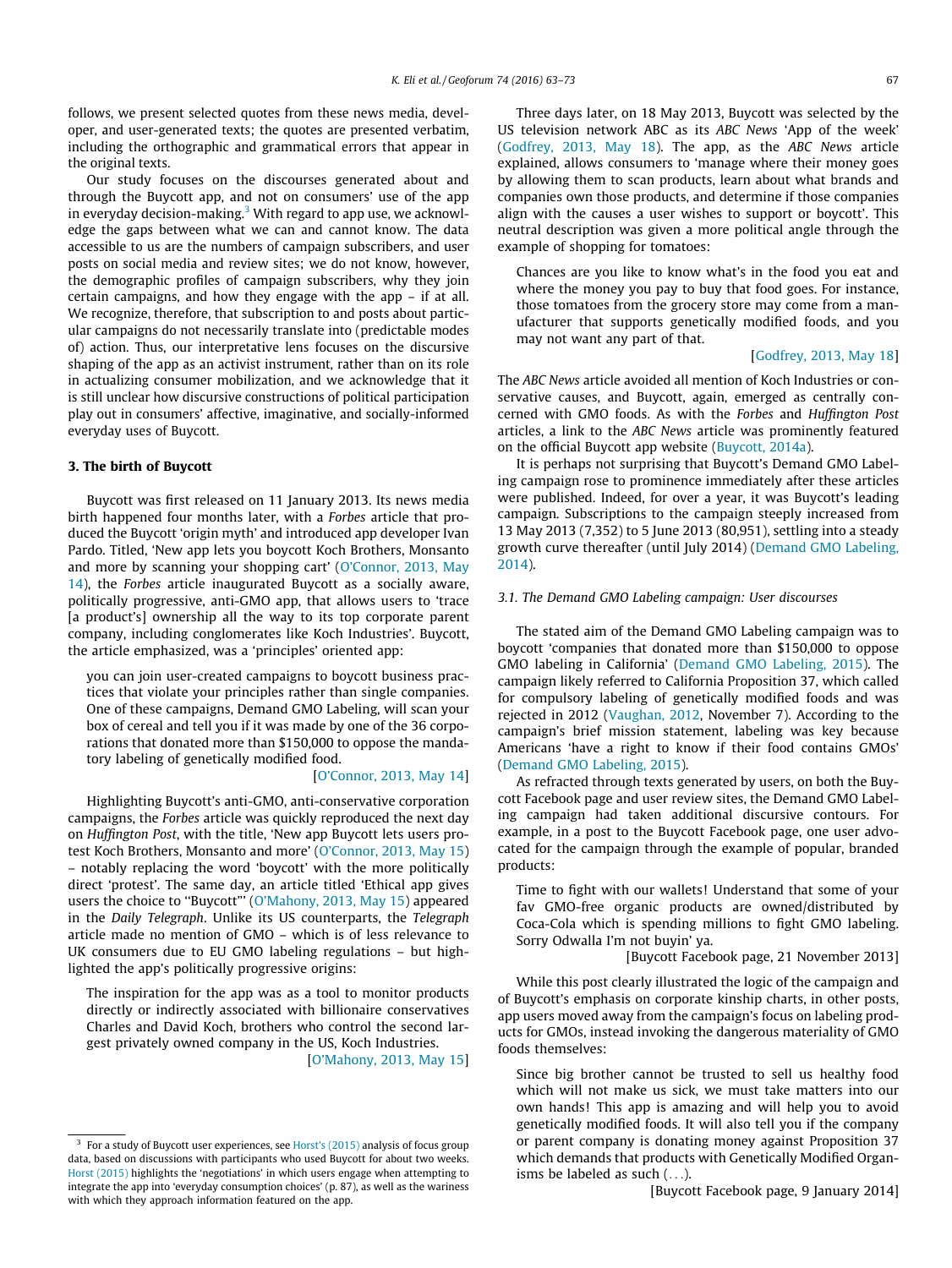Discursively linking the substance of GMOs and labeling for GMOs, this user post conflated identifying companies that oppose GMO labeling with identifying foods that contain GMOs. Here, the app emerged (at least in text) as serving two functions: providing a means of consumer activism, but also a tool to help consumers care for their own health in their everyday shopping decisions. Elsewhere, users entirely disregarded the labeling aspect of the Demand GMO Labeling campaign. For example, in the following Facebook post, a Buycott user framed the app as allowing users to identify 'GMO companies':

I've shared this before and I'm sharing it again because it's fabulous! Buycott[ ]is a free app that allows you to use your Android or iPhone to analyze products and determine if you're supporting GMOs companies/Big Food companies who are damaging your health, or simply low quality products. We all vote with our dollars - be an informed shopper!

[Buycott Facebook page, 6 November 2013]

Here, GMOs, ill health, low quality foods, and food conglomerates were interlinked, framing another logic for the app: that of allowing consumers to advocate for their own interests while shopping. This logic transported the Demand GMO Labeling campaign from its overtly political, collective stance to individualized consumer interests. However, as seen in the following US iTunes user review, this logic could also link to micro-scale enactments of care:

When I read about this app on huffingtonpost, I knew I needed it! It allows me to support everything I stand for, and promote not only the app but good food choices (no gmos!) to other shoppers who have stopped me to ask what I'm doing when scanning my foods! (...).

[US iTunes, 17 July 2013]

The app, again, emerged as a tool to enable shoppers to identify GMO free foods; yet, in this post, the user constructed an image of gentle proselytizing: through her/his own careful action – scanning products to ensure they are free of GMOs – this user served as a role model for fellow shoppers, using the supermarket as an advocacy space. The advantage of the app was in calling on a visible, physical action – that of scanning barcodes; as this user review framed it, this public display of values allowed for the transmission of otherwise unspoken knowledge.

#### 4. The rebirth of Buycott

In August 2014, Buycott was 'reborn' in the international media. A sudden spike in registration for one campaign – 'Long live Palestine boycott Israel' (which we abbreviate as LLP, from here on) – led to renewed media coverage, and a rebranding of the app's political and regional foci. While the May 2013 Forbes article that announced Buycott led to a trending campaign, the August 2014 articles followed a trending campaign, reframing the app itself in the process. Perhaps not surprisingly, the first article reporting on the LLP campaign was published in Forbes, with the title: 'Shoppers use app to boycott Israel in grocery store aisles' ([O'Connor, 2014, August 6](#page-9-0)). The article, which focused on Sabra hummus, partly owned by the Israeli company Strauss Group, as a main target of the boycott, quoted Ivan Pardo as saying that he had not seen any articles about the campaign, and that word spread through social media.

Other articles soon followed. On 7 August 2014, Russia Today announced: 'Buycott app gets public to boycott Israeli produce'. Again, food products were central to the framing of the campaign. The text of the article, however, veered sharply from the largely neutral tone assumed by Forbes, with statements that effectively represented Buycott as a boycott, divestment and sanctions, or BDS, app: 'As critics of Israel's policy in Gaza lose faith in governments to take action, a new app is helping them to it themselves. Buycott is one of the hottest items on the market as shoppers are using it in their droves to avoid purchasing Israeli products' ([Russia Today, 2014, August 7\)](#page-10-0). Along similar lines, the left-wing Canadian magazine Rabble framed Buycott as '[a] new app [that] helps consumers avoid products that are produced in controversial areas. The app allows shoppers to scan product barcodes to avoid the purchase of Israeli settlement products' ([Katawazi, 2014,](#page-9-0) [August 12\)](#page-9-0); here, the app was again framed as essentially directed at BDS, and its larger mission was reduced: from enabling diverse types of consumer campaigns to an authoritative listing of products linked to geopolitical controversies. This framing notably ignored the corporate kinship charts at the heart of Buycott's design, with BDS displacing transparency as the app's focus.

In the English language version of the left-leaning Israeli newspaper Ha'aretz, Buycott was dryly described as 'an app that catalogues brands and their affiliations and lets users set up campaigns', yet the title of the article, 'Gaza war gives massive boost to boycott Israel apps' left little ambiguity about how Buycott might be framed [\(Ha'aretz, 2014, August 8](#page-9-0)). By contrast, the conservative English language newspaper Times of Israel titled its Buycott article: 'BDS hijacks barcode app to boycott Israel, says author'. Buycott, as depicted in this article, was an unwitting victim of its own neutral user platform: 'Like a monster escaping from its creator, an app designed to enhance social activism has been adopted to boycott Israel. (...) Although he can't put the genie back into the bottle, Pardo said he is working hard to encourage campaigns that will support Israel' ([Shamah, 2014, August 11\)](#page-10-0). Unlike the Forbes article, and the others that followed in its wake, in both the Ha'aretz and Times of Israel articles, the focus was on the boycott itself, with no specific reference to Israeli food products – an absence that implies their intended readerships were not expected to make practical use of the app.

These overtly politicized framings challenged Buycott's selfpresentation. While Buycott's May 2013 news media debut matched its developer's vision – indeed, the first Forbes article was initiated by a telephone call from Pardo to the Forbes desk ([O'Connor, 2013, June 11\)](#page-9-0) – the August 2014 articles challenged the app's self-styled framing as a neutral, if liberal-leaning, anti-GMO, consumer-empowering platform. Insistence on neutrality was central to Ivan Pardo's interviews in 2013:

''I don't want to push any single point of view with the app," said Pardo. ''For me, it was critical to allow users to create campaigns because I don't think it's Buycott's role to tell people what to buy. We simply want to provide a platform that empowers consumers to make well informed purchasing decisions."

#### [\[O'Connor, 2013, May 14\]](#page-9-0)

In August 2014, Pardo assumed a more urgent voice as he attempted to maintain the app's neutral framing. On 3 August 2014, before Buycott's LLP campaign became the subject of media coverage, Pardo tweeted in response to a user who conflated Buycott with a dedicated BDS app,

different app – we let users create campaigns. A Free Palestine campaign has been gaining a lot of traction mainly in W. Europe.

[Buycott Twitter account, 3 August 2014]

On 8 August 2014, however, he seemed to welcome the Russia Today coverage, posting about it on the app's Facebook page. Tellingly, two days later, the post, which originally read 'Popular article about Buycott in RT yesterday' was edited to 'Popular article about a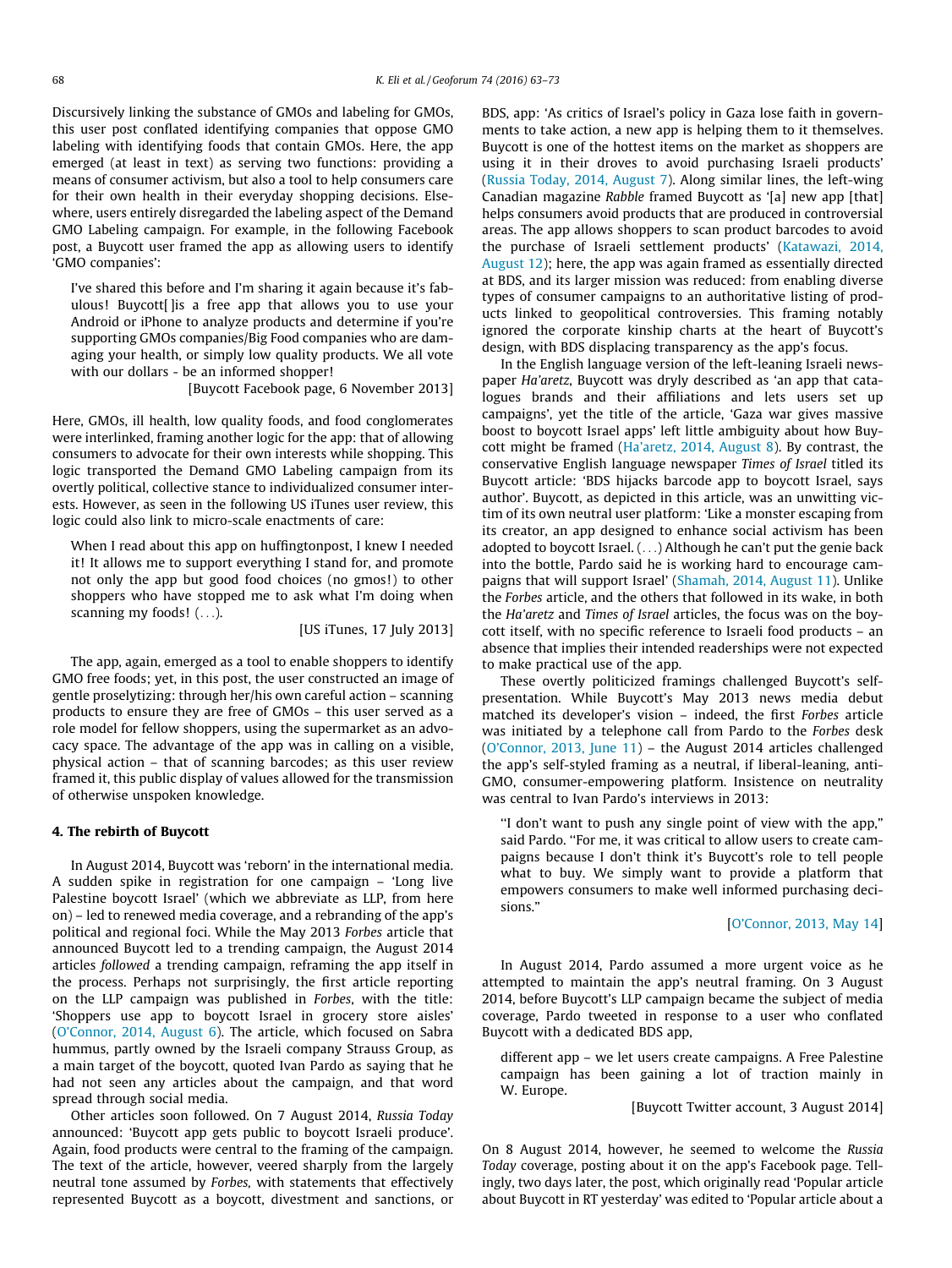Buycott campaign in RT yesterday'. On 12 August 2014, following the publication of all the articles described earlier, Pardo tweeted,

To be clear, I offer advice to everyone who emails wanting to create a campaign. U can ask @Buycott\_LLP how much time ive given to his cause.

[Buycott Twitter account, 12 August 2014]

And then,

Buycott has been referred to as pro-Israel and anti-Israel. That's the media. Buycott is a neutral platform.

[Buycott Twitter account, 12 August 2014]

Yet, Buycott's stated neutral stance did not disentangle it from close association with its trending campaigns. Populated with user posts, the app's official Facebook page effectively became an advertisement space for BDS and anti-Israel memes, cartoons, and event notices in the summer of 2014; these posts shaped the app's Facebook wall for more than a month.

## 4.1. The Long live Palestine boycott Israel campaign: User discourses

User reviews and Facebook posts shed light on the discursive constructions of Buycott, the LLP campaign, and everyday engagements with the app that allowed consumers to shape Buycottrelated spaces into virtual BDS spaces. The campaign's stated purpose was to place 'international pressure on the state of Israel', with the goals of 'ending... [the] occupation... dismantling the Wall', '[r]ecognizing the fundamental rights of the Arab-Palestinian citizens of Israel to full equality', and 'promoting the rights of Palestinian refugees to return to their homes' which are now within Israel ([Long live Palestine boycott Israel, 2015](#page-9-0)). At the time of research, the LLP campaign listed 80 companies to be boycotted, of which 31 were food companies, supermarkets or food distributors; some companies were Israeli based, while others had sometime tenuous links to Israel. While the campaign was quite clear about its political goals, its subscribers expressed other discursive logics. Campaign subscriptions increased exponentially with the start of the war between Israel and Gaza in mid July 2014, settling into a moderate upward curve when the cease fire agreement was finalized at the end of August 2014 ([Long live](#page-9-0) [Palestine boycott Israel, 2015](#page-9-0)). (During that time, the GMO labeling campaign also showed sharp increases in subscribers, probably as a secondary effect of the popularity of LLP.) Not incidentally, many subscribers described a nexus of consumer products and war financing in explaining their rationale for joining the campaign. A user posting on the Buycott Facebook page wrote:

To all my Facebook friends using smart phones, download Buycott App on your phone and Boycott Israel Supporting Companies (Mc Donald's, Caterpillar Inc. etc) because indirectly we are also responsible for this Massacre !

[Buycott Facebook page, user post, 7 August 2014]

Later user reviews, however, also expressed similar logic; for example, this 19 November UK iTunes review stated that Buycott is a

Great app which lets you know which products/companies donate money to Israel so you can avoid them and save innocent lives!

[UK iTunes, 19 November 2014]

Another iTunes reviewer offered this interpretation:

This App will help you not to pay for bullets that go towards killing Palestinian children.

[UK iTunes, 16 December 2014]

These reviews expressed a dual elision: first, the app itself was elided with the LLP campaign, positioning users as consumers of authoritative BDS information provided by the app; then, the LLP campaign target – boycotting Israel-related products in order to isolate Israel – was elided with the materiality of money, with users imagining a direct link from their wallets to weapons.

Even those user posts that apparently aligned with BDS discourse reproduced the imagined material link between consumer products and war, albeit through corporations as intermediaries. For example, one UK iTunes reviewer wrote,

I finally feel like I am doing something for the poor innocent Palestinian civilians and hopefully this will put enough pressure on the companies to withdraw funding from Israeli violence. [UK iTunes, 29 August 2014]

The link this user imagined between companies and Israel was the direct channeling of money in support of war. The user, then, in withholding her own money from consumer products, framed herself as stopping a vital node in the chain. Along similar lines, another UK iTunes reviewer implicated the companies listed in supporting war and injustice:

Being able to shop wisely and contribute is an outstanding achievement ! Every little helps and I feel am adding my voice to many that what Israel is doing is inhumane and companies which support this injustice is not a company I will buy my product from! Now am in control to what enters my home!! Many thanks for the genius behind it!

[UK iTunes, 29 August 2014]

Notably, this user alluded to maintaining the integrity of the boundaries of the home through using the app. This implied concern with the literal incorporation of politics, and the concomitant abjection of 'consuming' war, appeared most prominently in user discourses that focused on the links between products and land. For example,

Great app. Now I can avoid those zionist products that Israel sells produced from stolen land of the Palestinians!

[UK iTunes, 18 July 2014]

Another UK iTunes reviewer offered an even more condemning take:

This app gives the consumer the power and knowledge to boycott companies they don't approve of. In my case, I don't want to buy from a terrorist murdering state who steal land and then produce on that land, whilst persecuting the native people.

[UK iTunes, 23 July 2014]

Although the majority of user engagement with Buycott occurs at the supermarket and involves fast moving consumer goods and food, explicit mentions of food products did not feature centrally in most user posts and reviews related to the LLP campaign. However, when they were featured, it was often in evocative connection with land. In this UK iTunes review, the user wrote,

I use it to support Palestine by avoiding illegal Israeli goods especially vegetables that are grown on Jewish only settlement. [UK iTunes, 16 August 2014]

Food, moreover, did not have to be produced on Israeli land to warrant avoidance. In this review, a user traced a map of parent companies that took the user from her or his local UK supermarket to a Burger King branch in the West Bank:

Fantastic for getting information whilst on your weekly shop. I would have never thought to boycott Heinz. They share the same parent company with Burger King who have opened a branch in a West Bank settlement. Who would have thought! [UK iTunes, 21 July 2014]

To use [Barnett et al.'s \(2005\)](#page-9-0) terms, what emerges in these discourses is a construction of 'caring at a distance' (p. 24) – a sense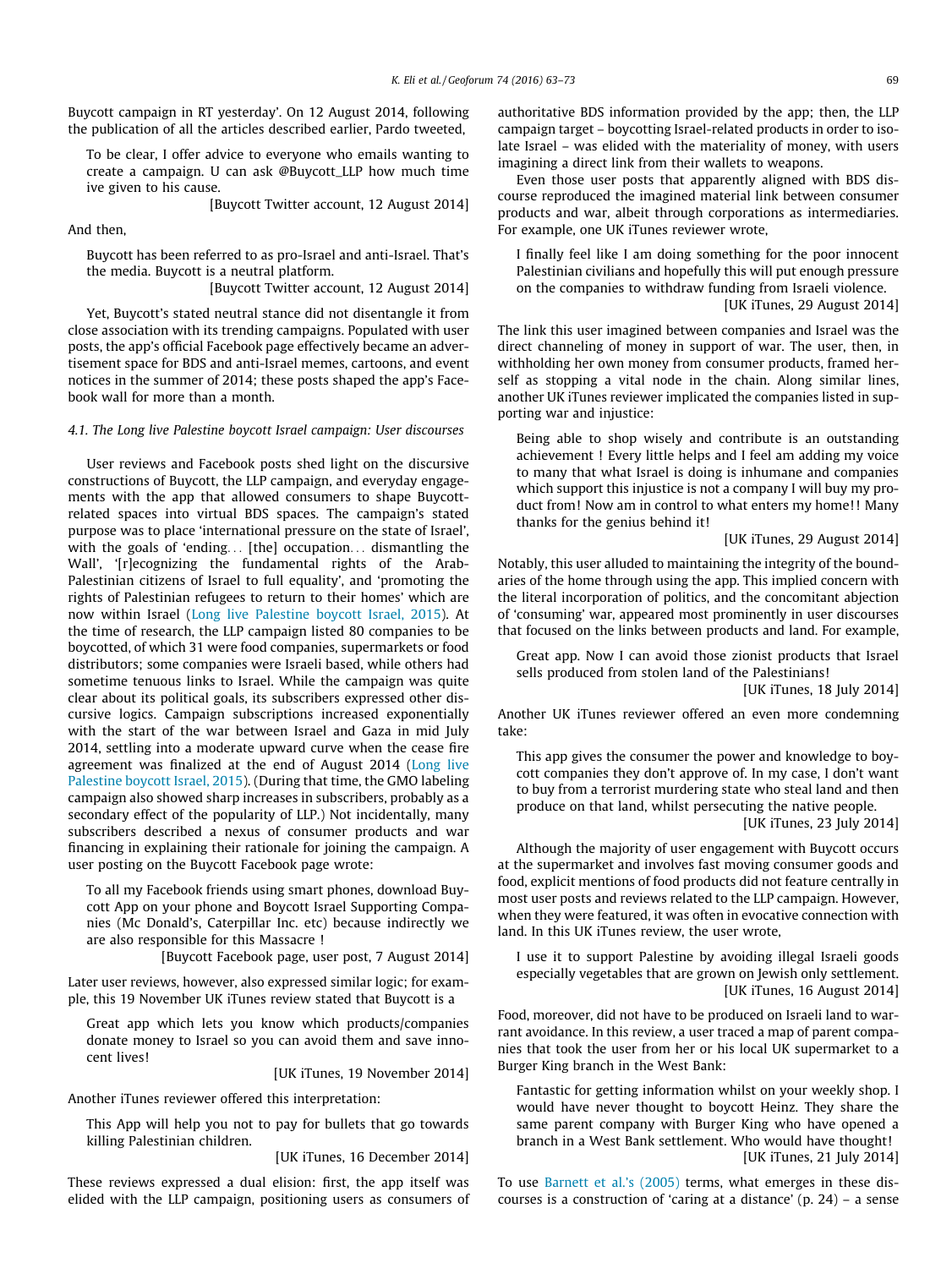of responsibility bound up with the contracted spatiality of a globalized, ICT connected world, a 'moral selving' in relation to consuming products that implicate others ([Barnett et al., 2005: 30](#page-9-0)).

#### 5. Discussion: material and neoliberal imaginings

At a surface reading, Buycott's Demand GMO Labeling and Long live Palestine boycott Israel campaigns diverge in a number of ways. The GMO labeling campaign rose to prominence following news media coverage of Buycott, while LLP drove renewed media coverage and reframing of the app. GMO Labeling was dominant among US subscribers, while LLP was dominant among subscribers from the UK and other Western European countries. And, perhaps most importantly for this paper, GMO Labeling is directly related to food products, while LLP uses food, among other products, as a means of advocating for a broader political cause. The analysis of news media and user discourses surrounding both campaigns, however, reveals commonalities in the activist ethics they employ, and in the ways in which these ethics shape-shift and reemerge in users' constructions of their everyday engagements with the app. As the rest of this section will discuss, texts produced through and about these two campaigns evince similar imaginings of consumer-citizens as exercising political power within the market. These imaginings are linked with the centrality of commodities in Buycott user discourses, as well as in the app's conceptual and practical design, where consumer action is framed through the binary prism of product boycotts and buycotts. With a commodity-centric design, the modes of consumer action Buycott offers implicate consumer-citizens as individual, albeit corporatized, agents (see [Gershon, 2011](#page-9-0)), whose political influence is located at the retail end of the product chain. As such, the activist habitus constructed through Buycott and the discourses surrounding it is a consumer habitus, imbued with neoliberal embodied 'dispositions' whereby the acting subject is alwaysalready oriented toward, and embedded within, the market economy ([Hilgers, 2013](#page-9-0)).

The ethos of 'voting with your wallet' reverberates through both campaigns, and the representations thereof. With money as power and markets as political arenas, consumers are imagined as wielding both the means and the responsibility to bring about change (cf. [Micheletti et al., 2004](#page-9-0)). [Guthman \(2008\)](#page-9-0) and other researchers ([Johnston, 2008; Roff, 2007\)](#page-9-0) argue that such neoliberal imaginings of consumers, while framed as the empowering, grassroots pathway to large-scale political change, only serve to reinforce the neoliberal state and its values of responsibility, privatization, and devolution of governance. Citizen-consumers, [Johnston \(2008\)](#page-9-0) suggests, are ultimately subject to the goals of consumerism, not citizenship. Of note, [Guthman \(2007: 472\)](#page-9-0) cites 'value-based' food labeling as a prominent (re)production of neoliberal market rationality among ethical consumption circles: a practice that creates new, competitive markets for 'ethical' commodities, while placing presumably informed decision-making in the hands of the consumer (cf. [Barham, 2002](#page-9-0)). Such labeling schemes, as [Lezaun and Schneider \(2012\)](#page-9-0) argue, shape 'restless consumers' who are charged with maintaining constantly evolving bodies of knowledge about food products, so as to navigate the everchanging landscape of labeling in the absence of definitive government regulation. The Demand GMO Labeling campaign, which promotes the consumer's 'right to know' by effectively labeling corporations that oppose GMO labels, appears to be an exemplar of the logic [Guthman \(2007\)](#page-9-0) and [Lezaun and Schneider](#page-9-0) [\(2012\)](#page-9-0) critique.

This analysis of Buycott's GMO labeling and LLP campaigns shows the enduring centrality of commodities in subscriber discourses. While Buycott allows for consumer action on a large scale, and within an immediate time horizon, this action is made concrete not in collective spaces or through fellow activists, but in the materiality of products and the practice of shopping. A recurring finding in user discourses is the transitioning of campaign targets into users' material imaginings, informed by familiar framings of action – with users concretizing political aims, such as GMO labeling, in tangible substances, such as toxic food. Thus, many GMO-related user discourses refer to Buycott as already providing information on products containing GMO, rather than as hosting a campaign that advocates for GMO labeling. User discourses also cast the GMO campaign as allowing them to care for their own health, while issues relating to agricultural production – such as the livelihood of farmers, land sustainability, corporate monopolies over seeds and pesticides, and industrial control of local farms – fall by the wayside, remaining obscured in campaign discourses and thus intangible. Similarly, many LLP campaign users imagine boycotted products as directly placed on or emerging from Israeli land; others link consumer purchases to funding war machinery, although the campaign is directed at the isolation of Israel, not at direct impact on weapons purchases. Imaginings – of producerretailer relationships, of the dynamics and spaces of production – are also part of consumer discourses about AFNs; in the absence of transparency about products' processual becomings, labels and images associated with AFNs become imbued with imagined narratives [\(Dolan, 2008](#page-9-0)). Yet, in the case of Buycott, consumer imaginings are not structured by the meta-narratives that AFNs – such as the Fair Trade movement [\(Dolan, 2008\)](#page-9-0) – construct. Rather, users recombine multiple narratives to give shape and, quite literally, substance, to Buycott's campaigns.

The commodity-centered discourses surrounding Buycott, however, do not simply reflect users' 'misunderstandings' of activist campaign; rather, these discourses directly link to the mode of activism offered by the app. By framing consumer action through the binary prism of boycotts and buycotts – that is, nonconsumption and consumption – the app's conceptual and practical design directs user imaginations to the realm of commodities. Calling on its users to identify with causes and (often spatially distant) unseen others through minor acts of (non)consumption, Buycott facilitates consumer imaginings that materialize issues in products (see [Goodman, 2010](#page-9-0)). The app's design, moreover, constrains not only modes of consumer action, but also user imaginings of the relationality and spatiality of products. To take action through Buycott, a consumer must engage with mass-produced, barcoded products; discursively – in media, user, and official app framings – such action is situated in supermarket aisles. The 'truths' unlocked in those aisles, through Buycott, are relational: the corporate kinship chart, a visual rendering of ownership relationships between companies, implicates 'parent companies' whose political values may be considered suspect. The relationships and spaces the app privileges, then, are entirely corporate, with barcoded products framed as the consumer's channel to influencing otherwise inaccessible realms of policy and production. Thus, by design, the app constructs resistance as occurring within mainstream retail spaces, excluding alternative markets and alternative action. With its consumption-centric design, Buycott 'authenticate[s] the market', framing it as the arena for political change and thereby reinforcing neoliberal constructions of food as commodity [\(Dolan, 2010: 33\)](#page-9-0).

Although Buycott relies on user-generated campaigns and data, the modes of consumer action it offers are essentially atomized, located at the retail end of the product chain and expressed in individual consumption decisions. Buycott's brand of activism, then, does not depart substantially from the action promoted by authoritative ethical consumption apps, as critiqued by [Lyon \(2014\)](#page-9-0). Like authoritative apps – and AFNs more generally – Buycott partakes in an 'ethics of care' that positions individuals, rather than institutions, as responsible for social justice and political change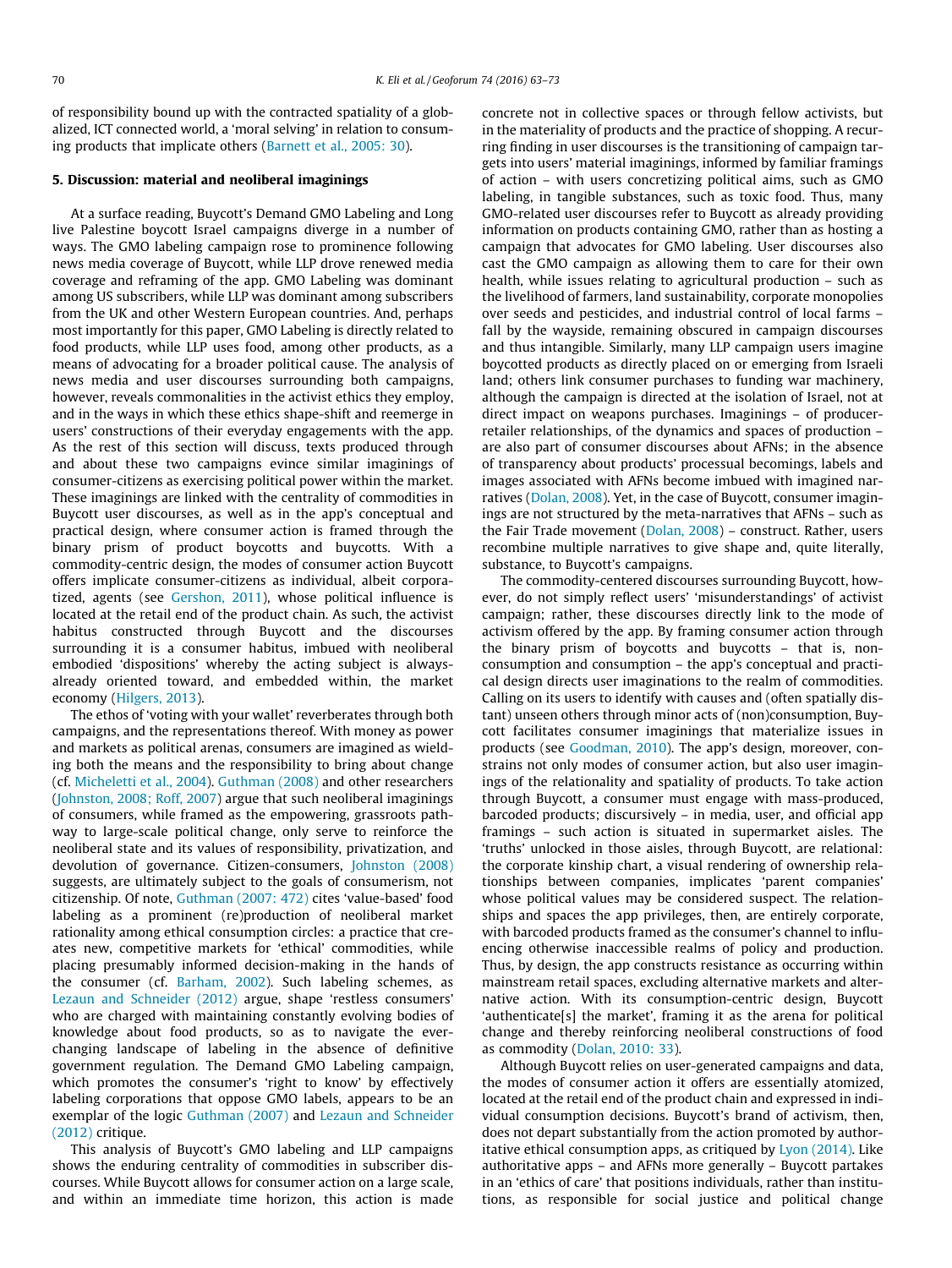([Goodman, 2010: 106\)](#page-9-0). Buycott's 'ethics of care' reinforces a neoliberal conceptualization of citizen participation; indeed, 'vote with your wallet' has been featured as a headline on Buycott's homepage since late 2014 [\(Buycott, 2014b\)](#page-9-0). This conceptualization amplifies the voices of consumers who have the time, money, literacy, and access to technology required to exercise such 'voting'. Yet, as it emerges in user discourses, the 'voting' that occurs through Buycott is not confined to acts of purchasing or boycotting particular consumer products. On social media and review sites, when users announce they had downloaded the app or joined one of its campaigns, they engage in a form of performative activism, being counted – or casting their 'vote' – for a particular cause. Unlike other digital media activist platforms – in particular, social media sites – Buycott offers constrained, market-oriented binary action, rather than multiple modes of public engagement (cf. [Valenzuela, 2013](#page-10-0)); as such, user discourses position the app not as a versatile political platform, but as a synecdoche for specific, individual action. From this perspective, joining a campaign may function as 'voting', regardless of the actualities of (non)consumption that do or do not follow, holding a function similar to sharing a meme, 'liking' a Facebook post, or 'favoriting'/'liking' a tweet. Viewed within the wider context of digital activism (or 'slacktivism' [\[Christensen, 2011](#page-9-0)]), joining a campaign also functions as a performance of public opinion, with the numbers of registrants having symbolic, even if not financial, significance (cf. [Vie, 2014\)](#page-10-0). Buycott itself thus becomes commodified, discursively constructed as an emblem of the activist self.

Buycott user discourses, we suggest, highlight not only the devolution of responsibility from the nation-state to consumercitizens, but also the devolution of activist campaigns as they trickle to commodity-centered, everyday enactments by individual consumers. [Lockie \(2009\)](#page-9-0) argues that alternative food networks present modes of mobilization and collective action that challenge the individualized, commodity-centered politics of the neoliberal market. However, in the case of Buycott, commodities comprise the instrument of mobilization. With its immediacy, accessibility, and effortless subscription to campaigns, Buycott provides a clear framing of action – as opposition, battle and especially, voting – with the promise of change made tangible and specific in the everyday. We therefore suggest that users' concretized framings of the app and its campaigns parallel the decontextualized consumer politics around 'ethical' foods once they reach mainstream supermarket shelves (cf. [Johnston, 2008\)](#page-9-0). With Buycott's brand of prepackaged activism, subscribers become consumers – not only of products, but also of the app itself.

The activist habitus constructed through Buycott, then, is a consumer habitus. While AFNs, such as the Slow Food movement, promote the development of an 'eco-habitus' through a conscious ingestion of 'ethical' foodstuffs ([Carfagna et al., 2014](#page-9-0)), Buycott promotes the development of a habitus that integrates the app and its socio-technical practices – generating and joining campaigns, scanning products, and sharing product and company information. The habitus that emerges through Buycott reflects both the logic underlying the app's development and the affordances of the app. We suggest that this habitus is co-constituted through the interaction of Buycott's developer, users, and the mobile app itself (see also [Eli et al., 2015](#page-9-0)). Following actor-network theory, [Ruppert](#page-10-0) [et al. \(2013\)](#page-10-0) argue that 'digital devices are simultaneously shaped by social worlds, and can in turn become agents that shape those worlds' (p. 22). Thus, while the logic of 'voting with your wallet' provides the syntax for Buycott's modus operandi (campaigns and corporate kinship charts), the app's affordances – flagging causes and companies to boycott or buycott via barcode scanning – enable users' commodity-centric adaptations, interpretations, and imaginings as they emerge dynamically through their use of the app (see [Van Dijck and Poell, 2013\)](#page-10-0). These adaptations, interpretations, and imaginings are intimately linked with the material realities of the digital devices (smartphones, tablets) and consumer products the app involves, as well as with the embodied actions the app implicates, such that Buycott's digital spaces, materialities, and practices tacitly interweave with users' embodied being (cf. [Hine, 2015\)](#page-9-0).

This consumer habitus points to the 'neoliberal dispositions' ([Hilgers, 2013: 82\)](#page-9-0) that shape both the developer's logic and the users' adaptations of the app. Buycott's conceptualization of consumer action and its users' commodity-centric interpretations are deeply embedded in the market logics that seep into people's ways of being-in-the-world ([Hilgers, 2013](#page-9-0)). The app is developed and deployed by actors who embody relational and agential stances that match the logics of individuality, responsibility, and capital ([Hilgers, 2013\)](#page-9-0). As such, the possibilities for action they envision are constrained by tacit modes of relating to the self: as an individual, responsible, self-regulating actor in a market economy – an actor who may incorporate with others, but always as a self-owning unit ([Gershon, 2011](#page-9-0)). Buycott's endorsement of market-based politics should be contextualized within the everyday, habitual, embodied entrenchment of neoliberalism. As [Guthman \(2008\)](#page-9-0) argues:

activists produce neoliberal forms not because they embrace a particular discourse, but because neoliberalism is in many ways characterized by these emergent forms... it is difficult to know what something outside of neoliberalism might look like when all is seen as neoliberalism (pp. 1180-1).

Thus, rooted in an ubiquitous (albeit not monolithic [cf. [Goldstein,](#page-9-0) [2012](#page-9-0)]) neoliberal being-in-the-world, the consumer habitus cultivated through Buycott reproduces the tacit embodiment of responsibilized, atomized consumption as a mode of agency and empowered action.

## 6. Conclusion

An analysis of the discourses generated through and about the Buycott app reveals that, despite the app's reliance on usergenerated campaigns and crowd-sourced data, the forms of activism it enables are constrained by the app's binary construction of action as consumption or non-consumption and its ethos of 'voting with your wallet'. Consumers are thus imagined as wielding political power through retail products and in retail spaces, with action framed as an individual consumption decision, albeit in the context of corporatized campaigns. This framing reinforces neoliberal values of personal responsibility, privatization, and the devolution of governance to consumer-citizens and the market ([Guthman, 2008; Johnston, 2008](#page-9-0); [Roff, 2007\)](#page-10-0). Agency, then, is conceptually materialized in retail products, a process reflected in user discourses, where political aims, such as GMO labeling, are made concrete in tangible commodities, such as toxic food. Thus, the activist habitus constructed through Buycott is a consumer habitus.

The case of Buycott reveals contemporary possibilities for citizen participation and the formation of activist consumer communities, both local and trans-national, through mobile technologies. Buycott's crowd-sourced brand of activism does not depart substantially from the action promoted by authoritative ethical consumption apps (cf. [Lyon, 2014](#page-9-0)), or from the action promoted by AFNs. Like its authoritative predecessors, Buycott positions individuals as responsible for social justice and political change. While Buycott's developer frames the app as creating a 'community' of activists ([Buycott, 2015b](#page-9-0)), the action envisioned and enabled through the app is the incorporation of selfregulating, individual consumers, whose decision-making occurs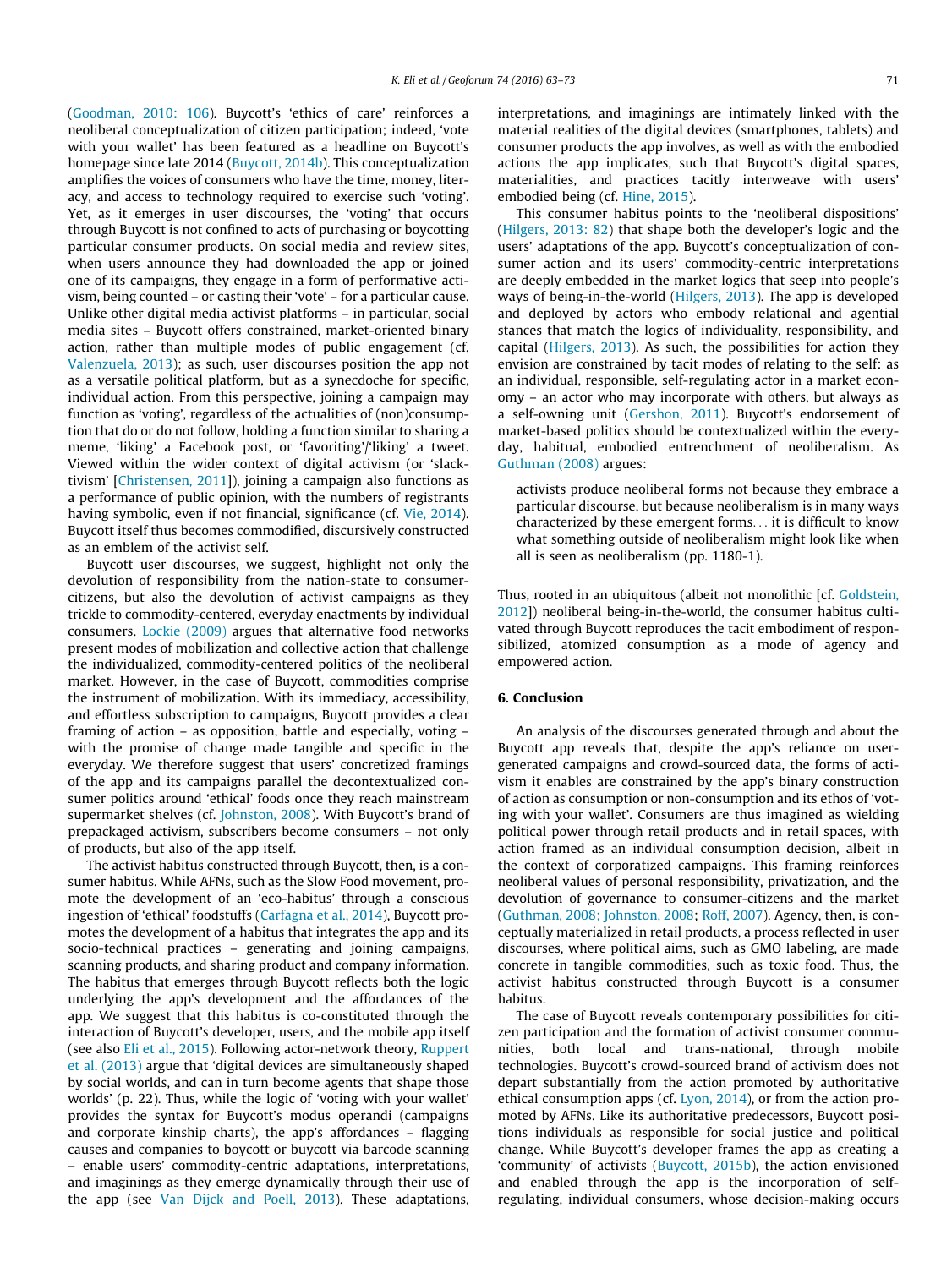<span id="page-9-0"></span>at the retail end of a product chain. As a case study, Buycott exemplifies how practices associated with mobile app use are easily enfolded into neoliberal logics. While the habitus constructed within this socio-technical network seemingly engages emergent configurations of ICT-enabled 'ethical' consumption, the practices the app implicates are imbued with pre-existing 'neoliberal dispositions' (Hilgers, 2013: 82). Embedded in these 'neoliberal dispositions', which shape agential rootedness in and orientation toward the market (Hilgers, 2013: 82–85), this consumer habitus integrates the app, and its socio-technical practices – generating and joining campaigns, scanning products, and sharing product information – in a tacit embodiment of activism. Thus, imaginings of and possibilities for ICT-enabled political participation continue to be constrained to commodity- and market-centric action.

#### Acknowledgments

An earlier version of this paper was presented at the SOAS Food Forum, and we thank the participants for their insightful comments. Thanks also go out to the anonymous reviewers, whose comments have helped strengthen this paper, and to Javier Lezaun, for providing valuable feedback throughout the research process. This paper is based on research funded by the Oxford Martin Programme on the Future of Food.

#### References

- [Appadurai, A., 1981. Gastro-politics in Hindu South Asia. Am. Ethnol. 8 \(3\), 494–](http://refhub.elsevier.com/S0016-7185(15)30125-1/h0005) [511](http://refhub.elsevier.com/S0016-7185(15)30125-1/h0005).
- Ash, J., Kitchin, R., Leszczynski, A., 2015. Digital turn, digital geography? The Programmable City, Working Paper 17 (October 14, 2015). Social Science Research Network (SSRN). [<http://papers.ssrn.com/sol3/papers.cfm?abstract\\_](http://papers.ssrn.com/sol3/papers.cfm?abstract_id=2674257) [id=2674257>](http://papers.ssrn.com/sol3/papers.cfm?abstract_id=2674257).
- [Baker, L.E., 2004. Tending cultural landscapes and food citizenship in Toronto's](http://refhub.elsevier.com/S0016-7185(15)30125-1/h0015) [community gardens. Geogr. Rev. 94 \(3\), 305–325](http://refhub.elsevier.com/S0016-7185(15)30125-1/h0015).
- [Barham, E., 2002. Towards a theory of values-based labeling. Agric. Hum. Values 19](http://refhub.elsevier.com/S0016-7185(15)30125-1/h0020)  $(4)$ , 349–360.
- Barnes, C., 2014. Mediating good food and moments of possibility with Jamie Oliver: problematising celebrity chefs as talking labels. Geoforum. [http://dx.doi.org/](http://dx.doi.org/10.1016/j.geoforum.2014.09.004) [10.1016/j.geoforum.2014.09.004.](http://dx.doi.org/10.1016/j.geoforum.2014.09.004)
- [Barnett, C., Cloke, P., Clarke, N., Malpass, A., 2005. Consuming ethics: articulating](http://refhub.elsevier.com/S0016-7185(15)30125-1/h0030) [the subjects and spaces of ethical consumption. Antipode 37 \(1\), 23–45](http://refhub.elsevier.com/S0016-7185(15)30125-1/h0030).
- [Bennett, W.L., Segerberg, A., 2012. The logic of connective action: digital media and](http://refhub.elsevier.com/S0016-7185(15)30125-1/h0035) [the personalization of contentious politics. Inform. Commun. Soc. 15 \(5\), 739–](http://refhub.elsevier.com/S0016-7185(15)30125-1/h0035) [768](http://refhub.elsevier.com/S0016-7185(15)30125-1/h0035).
- [Boellstorff, T., 2012. Rethinking digital anthropology. In: Horst, H.A., Miller, D.](http://refhub.elsevier.com/S0016-7185(15)30125-1/h0040) [\(Eds.\), Digital Anthropology. Berg, London, pp. 39–60](http://refhub.elsevier.com/S0016-7185(15)30125-1/h0040).
- [Bourdieu, P., 1984. Distinction: A Social Critique of the Judgment of Taste. Harvard](http://refhub.elsevier.com/S0016-7185(15)30125-1/h0045) [University Press, Cambridge, MA](http://refhub.elsevier.com/S0016-7185(15)30125-1/h0045).
- Buycott, 2014a. Have you ever wondered whether the money you spend ends up funding causes you oppose? [<wwwbuycott.com>](http://www.elsevier.com/xml/linking-roles/text/html) (accessed 25 October 2014).
- Buycott, 2014b. Vote with your wallet [<www.buycott.com>](http://www.elsevier.com/xml/linking-roles/text/html) (accessed 12 November 2014).
- Buycott, 2015a. Create a Buycott campaign [<http://www.buycott.com/campaign/](http://www.elsevier.com/xml/linking-roles/text/html) [create>](http://www.elsevier.com/xml/linking-roles/text/html) (accessed 13 December 2015).
- Buycott, 2015b. Frequently asked questions [<http://www.buycott.com/faq>](http://www.elsevier.com/xml/linking-roles/text/html) (accessed 13 December 2015).
- [Carfagna, L.B., Dubois, E.A., Fitzmaurice, C., Ouimette, M.Y., Schor, J.B., Willis, M.,](http://refhub.elsevier.com/S0016-7185(15)30125-1/h0065) [Laidley, T., 2014. An emerging eco-habitus: the reconfiguration of high cultural](http://refhub.elsevier.com/S0016-7185(15)30125-1/h0065) [capital practices among ethical consumers. J. Consum. Cult.,](http://refhub.elsevier.com/S0016-7185(15)30125-1/h0065) [1469540514526227](http://refhub.elsevier.com/S0016-7185(15)30125-1/h0065)
- [Choi, J.H.J., Graham, M., 2014. Urban food futures: ICTs and opportunities. Futures](http://refhub.elsevier.com/S0016-7185(15)30125-1/h0070) [62, 151–154.](http://refhub.elsevier.com/S0016-7185(15)30125-1/h0070)
- [Christensen, H.S., 2011. Political activities on the Internet: slacktivism or political](http://refhub.elsevier.com/S0016-7185(15)30125-1/h0075) [participation by other means? First Monday 16 \(2\).](http://refhub.elsevier.com/S0016-7185(15)30125-1/h0075)
- [Counihan, C., Siniscalchi, V. \(Eds.\), 2014. Food Activism: Agency, Democracy and](http://refhub.elsevier.com/S0016-7185(15)30125-1/h0080) [Economy. Bloomsbury, London.](http://refhub.elsevier.com/S0016-7185(15)30125-1/h0080)
- Demand GMO Labeling, 2014. [<http://www.buycott.com/campaign/211/demand](http://www.buycott.com/campaign/211/demand-gmo-labeling)[gmo-labeling>](http://www.buycott.com/campaign/211/demand-gmo-labeling) (accessed 27 October 2014).
- Demand GMO Labeling, 2015. [<http://www.buycott.com/campaign/211/demand](http://www.buycott.com/campaign/211/demand-gmo-labeling)[gmo-labeling>](http://www.buycott.com/campaign/211/demand-gmo-labeling) (accessed 23 February 2015).
- [Dolan, C.S., 2008. In the mists of development: Fairtrade in Kenyan tea fields.](http://refhub.elsevier.com/S0016-7185(15)30125-1/h0090) [Globalizations 5 \(2\), 305–318.](http://refhub.elsevier.com/S0016-7185(15)30125-1/h0090)
- [Dolan, C.S., 2010. Virtual moralities: the mainstreaming of Fairtrade in Kenyan tea](http://refhub.elsevier.com/S0016-7185(15)30125-1/h0095) [fields. Geoforum 41 \(1\), 33–43](http://refhub.elsevier.com/S0016-7185(15)30125-1/h0095).
- [DuPuis, E.M., 2000. Not in my body: BGH and the rise of organic milk. Agric. Hum.](http://refhub.elsevier.com/S0016-7185(15)30125-1/h0100) [Values 17 \(3\), 285–295.](http://refhub.elsevier.com/S0016-7185(15)30125-1/h0100)
- [Eli, K., McLennan, A.K., Schneider, T., 2015. Configuring relations of care in an online](http://refhub.elsevier.com/S0016-7185(15)30125-1/h0105) [consumer protection organization. In: Abbotts, E.-J., Lavis, A., Attala, L. \(Eds.\),](http://refhub.elsevier.com/S0016-7185(15)30125-1/h0105) [Careful Eating: Bodies, Food and Care. Ashgate, Farnham, pp. 173–194.](http://refhub.elsevier.com/S0016-7185(15)30125-1/h0105)
- Farrell, L.C., Warin, M.J., Moore, V.M., Street, J.M., 2015. Emotion in obesity discourse: understanding public attitudes towards regulations for obesity prevention. Sociol. Health Illn. <http://dx.doi.org/10.1111/1467-9566.12378>.
- [Gabriel, Y., Lang, T., 2015. The Unmanageable Consumer, third ed. Sage, London.](http://refhub.elsevier.com/S0016-7185(15)30125-1/h0115)
- [Gershon, I., 2011. Neoliberal agency. Curr. Anthropol. 52 \(4\), 537–555.](http://refhub.elsevier.com/S0016-7185(15)30125-1/h0120)
- [Gil de Zúñiga, H., Copeland, L., Bimber, B., 2014. Political consumerism: civic](http://refhub.elsevier.com/S0016-7185(15)30125-1/h0125) [engagement and the social media connection. New Media Soc. 16 \(3\), 488–506](http://refhub.elsevier.com/S0016-7185(15)30125-1/h0125). Godfrey, M., 2013, May 18. App of the week: Buycott. ABC News. [<http://abcnews.](http://abcnews.go.com/blogs/technology/2013/05/app-of-the-week-buycott/)
- [go.com/blogs/technology/2013/05/app-of-the-week-buycott/>](http://abcnews.go.com/blogs/technology/2013/05/app-of-the-week-buycott/). [Goldstein, D.M., 2012. Decolonialising 'actually existing neoliberalism'. Soc.](http://refhub.elsevier.com/S0016-7185(15)30125-1/h0135)
- [Anthropol. 20 \(3\), 304–309](http://refhub.elsevier.com/S0016-7185(15)30125-1/h0135).
- [Goodman, M.K., 2004. Reading fair trade: political ecological imaginary and the](http://refhub.elsevier.com/S0016-7185(15)30125-1/h0140) [moral economy of fair trade foods. Polit. Geogr. 23 \(7\), 891–915](http://refhub.elsevier.com/S0016-7185(15)30125-1/h0140).
- [Goodman, M.K., 2010. The mirror of consumption: celebritization, developmental](http://refhub.elsevier.com/S0016-7185(15)30125-1/h0145) [consumption and the shifting cultural politics of fair trade. Geoforum 41 \(1\),](http://refhub.elsevier.com/S0016-7185(15)30125-1/h0145) [104–116](http://refhub.elsevier.com/S0016-7185(15)30125-1/h0145).
- [Guthman, J., 2007. The Polanyian way? Voluntary food labels as neoliberal](http://refhub.elsevier.com/S0016-7185(15)30125-1/h0150) [governance. Antipode 39 \(3\), 456–478](http://refhub.elsevier.com/S0016-7185(15)30125-1/h0150).
- [Guthman, J., 2008. Neoliberalism and the making of food politics in California.](http://refhub.elsevier.com/S0016-7185(15)30125-1/h0155) [Geoforum 39 \(3\), 1171–1183](http://refhub.elsevier.com/S0016-7185(15)30125-1/h0155).
- Ha'aretz, 2014, August 8. Gaza war gives massive boost to boycott Israel apps. Ha'aretz. <[http://www.haaretz.com/news/israel/.premium-1.609477>](http://www.haaretz.com/news/israel/.premium-1.609477).
- [Hayes-Conroy, A., Martin, D.G., 2010. Mobilising bodies: visceral identification in](http://refhub.elsevier.com/S0016-7185(15)30125-1/h0170) [the Slow Food movement. Trans. Inst. Br. Geogr. 35 \(2\), 269–281](http://refhub.elsevier.com/S0016-7185(15)30125-1/h0170).
- [Hilgers, M., 2013. Embodying neoliberalism: thoughts and responses to critics. Soc.](http://refhub.elsevier.com/S0016-7185(15)30125-1/h0175) [Anthropol. 21 \(1\), 75–89](http://refhub.elsevier.com/S0016-7185(15)30125-1/h0175).
- [Hine, C., 2008. Virtual ethnography: modes, varieties, affordances. In: The SAGE](http://refhub.elsevier.com/S0016-7185(15)30125-1/h0180) [Handbook of Online Research Methods, pp. 257–270](http://refhub.elsevier.com/S0016-7185(15)30125-1/h0180).
- [Hine, C., 2015. Ethnography for the Internet: Embedded, Embodied and Everyday.](http://refhub.elsevier.com/S0016-7185(15)30125-1/h0185) [Bloomsbury, London](http://refhub.elsevier.com/S0016-7185(15)30125-1/h0185).
- [Horst, N., 2015. Ethical Consumption? There's an App for That: Exploring the Role of](http://refhub.elsevier.com/S0016-7185(15)30125-1/h0190) [Crowd Sourced Mobile Technologies in Everyday Consumption Practices.](http://refhub.elsevier.com/S0016-7185(15)30125-1/h0190) [University of Guelph \(unpublished MA dissertation\).](http://refhub.elsevier.com/S0016-7185(15)30125-1/h0190)
- [Johnston, J., 2008. The citizen-consumer hybrid: ideological tensions and the case of](http://refhub.elsevier.com/S0016-7185(15)30125-1/h0195) [Whole Foods Market. Theory Soc. 37 \(3\), 229–270](http://refhub.elsevier.com/S0016-7185(15)30125-1/h0195).

[Johnston, J., Biro, A., MacKendrick, N., 2009. Lost in the supermarket: the corporate](http://refhub.elsevier.com/S0016-7185(15)30125-1/h0200)[organic foodscape and the struggle for food democracy. Antipode 41 \(3\), 509–532](http://refhub.elsevier.com/S0016-7185(15)30125-1/h0200).

- Katawazi, M., 2014, August 12. Canadian grassroots actions for Gaza pave way for change of consciousness. Rabble.ca. [<http://rabble.ca/news/2014/08/canadian](http://rabble.ca/news/2014/08/canadian-grassroots-actions-gaza-pave-way-change-consciousness)[grassroots-actions-gaza-pave-way-change-consciousness>](http://rabble.ca/news/2014/08/canadian-grassroots-actions-gaza-pave-way-change-consciousness).
- [Kera, D., Denfeld, Z., Kramer, C., 2015. Food hackers: political and metaphysical](http://refhub.elsevier.com/S0016-7185(15)30125-1/h0210) [gastronomes in the hackerspaces. Gastron.: J. Crit. Food Stud. 15 \(2\), 49–56.](http://refhub.elsevier.com/S0016-7185(15)30125-1/h0210)
- [Kleine, D., Light, A., Montero, M.J., 2012. Signifiers of the life we value?–considering](http://refhub.elsevier.com/S0016-7185(15)30125-1/h0215) [human development, technologies and Fair Trade from the perspective of the](http://refhub.elsevier.com/S0016-7185(15)30125-1/h0215) [capabilities approach. Inform. Technol. Dev. 18 \(1\), 42–60](http://refhub.elsevier.com/S0016-7185(15)30125-1/h0215).
- [Lekakis, E., 2013. Coffee Activism and the Politics of Fair Trade and Ethical](http://refhub.elsevier.com/S0016-7185(15)30125-1/h0220) [Consumption in the Global North: Political Consumerism and Cultural](http://refhub.elsevier.com/S0016-7185(15)30125-1/h0220) [Citizenship. Palgrave Macmillan, Basingstoke](http://refhub.elsevier.com/S0016-7185(15)30125-1/h0220).
- [Lekakis, E.J., 2014. ICTs and ethical consumption: the political and market futures of](http://refhub.elsevier.com/S0016-7185(15)30125-1/h0225) [fair trade. Futures 62, 164–172](http://refhub.elsevier.com/S0016-7185(15)30125-1/h0225).
- [Lezaun, J., Schneider, T., 2012. Endless qualifications, restless consumption: the](http://refhub.elsevier.com/S0016-7185(15)30125-1/h0230) [governance of novel foods in Europe. Sci. Cult. 21 \(3\), 365–391.](http://refhub.elsevier.com/S0016-7185(15)30125-1/h0230)
- [Lockie, S., 2009. Responsibility and agency within alternative food networks:](http://refhub.elsevier.com/S0016-7185(15)30125-1/h0235) [assembling the ''citizen consumer". Agric. Hum. Values 26 \(3\), 193–201](http://refhub.elsevier.com/S0016-7185(15)30125-1/h0235).
- Long live Palestine boycott Israel, 2015. [<http://www.buycott.com/campaign/](http://www.buycott.com/campaign/782/long-live-palestine-boycott-israel) [782/long-live-palestine-boycott-israel>](http://www.buycott.com/campaign/782/long-live-palestine-boycott-israel) (accessed 23 February 2015).
- Long live Palestine, boycott Israel, 2016. <[http://buycott.com/campaign/782/long](http://buycott.com/campaign/782/long-live-palestine-boycott-israel)[live-palestine-boycott-israel](http://buycott.com/campaign/782/long-live-palestine-boycott-israel)> (accessed 14 April 2016).
- [Low, W., Davenport, E., 2005. Postcards from the edge: maintaining the 'alternative'](http://refhub.elsevier.com/S0016-7185(15)30125-1/h0250) [character of fair trade. Sustain. Dev. 13 \(3\), 143–153.](http://refhub.elsevier.com/S0016-7185(15)30125-1/h0250)
- [Lupton, D., 2014. Digital Sociology. Routledge, London](http://refhub.elsevier.com/S0016-7185(15)30125-1/h0255).
- [Lyon, S., 2014. The GoodGuide to ''good" coffee. Gastron.: J. Crit. Food Stud. 14 \(4\),](http://refhub.elsevier.com/S0016-7185(15)30125-1/h0260) [60–68.](http://refhub.elsevier.com/S0016-7185(15)30125-1/h0260)
- [Micheletti, M., Follesdal, A., Stolle, D., 2004. Introduction. In: Micheletti, M.,](http://refhub.elsevier.com/S0016-7185(15)30125-1/h0265) [Follesdal, A., Stolle, D. \(Eds.\), Politics, Products, and Markets: Exploring Political](http://refhub.elsevier.com/S0016-7185(15)30125-1/h0265) [Consumerism Past and Present. Transaction Publishers, London, pp. ix–xxvi.](http://refhub.elsevier.com/S0016-7185(15)30125-1/h0265)
- [Miller, D., Horst, H.A., 2012. The digital and the human: a prospectus for digital](http://refhub.elsevier.com/S0016-7185(15)30125-1/h0270) [anthropology. In: Horst, H.A., Miller, D. \(Eds.\), Digital Anthropology. Berg,](http://refhub.elsevier.com/S0016-7185(15)30125-1/h0270) [London, pp. 3–35](http://refhub.elsevier.com/S0016-7185(15)30125-1/h0270).
- O'Connor, C., 2013, May 14. New app lets you boycott Koch Brothers, Monsanto and more by scanning your shopping cart. Forbes. [<http://www.forbes.com/sites/](http://www.forbes.com/sites/clareoconnor/2013/05/14/new-app-lets-you-boycott-koch-brothers-monsanto-and-more-by-scanning-your-shopping-cart/) [clareoconnor/2013/05/14/new-app-lets-you-boycott-koch-brothers-monsanto](http://www.forbes.com/sites/clareoconnor/2013/05/14/new-app-lets-you-boycott-koch-brothers-monsanto-and-more-by-scanning-your-shopping-cart/)[and-more-by-scanning-your-shopping-cart/>](http://www.forbes.com/sites/clareoconnor/2013/05/14/new-app-lets-you-boycott-koch-brothers-monsanto-and-more-by-scanning-your-shopping-cart/).
- O'Connor, C., 2013, May 15. New app Buycott lets users protest Koch Brothers, Monsanto and more. Huffington Post. <[http://www.huffingtonpost.com/2013/](http://www.huffingtonpost.com/2013/05/15/buycott-app_n_3279214.html) [05/15/buycott-app\\_n\\_3279214.html>](http://www.huffingtonpost.com/2013/05/15/buycott-app_n_3279214.html).
- O'Connor, C., 2013, June 11. Watch Forbes test 'Buycott' app on anti-GMO and Koch products in supermarket aisle. Forbes. [<http://www.forbes.com/sites/](http://www.forbes.com/sites/clareoconnor/2013/06/11/watch-forbes-test-buycott-app-on-anti-gmo-and-koch-products-in-supermarket-aisle/) [clareoconnor/2013/06/11/watch-forbes-test-buycott-app-on-anti-gmo-and-koch](http://www.forbes.com/sites/clareoconnor/2013/06/11/watch-forbes-test-buycott-app-on-anti-gmo-and-koch-products-in-supermarket-aisle/)[products-in-supermarket-aisle/>](http://www.forbes.com/sites/clareoconnor/2013/06/11/watch-forbes-test-buycott-app-on-anti-gmo-and-koch-products-in-supermarket-aisle/).
- O'Connor, C., 2014, August 6. Shoppers use Buycott to boycott Israel in grocery store aisles. Forbes. [<http://www.forbes.com/sites/clareoconnor/2014/08/06/](http://www.forbes.com/sites/clareoconnor/2014/08/06/shoppers-use-app-to-boycott-israel-in-grocery-store-aisles/) [shoppers-use-app-to-boycott-israel-in-grocery-store-aisles/](http://www.forbes.com/sites/clareoconnor/2014/08/06/shoppers-use-app-to-boycott-israel-in-grocery-store-aisles/)>.